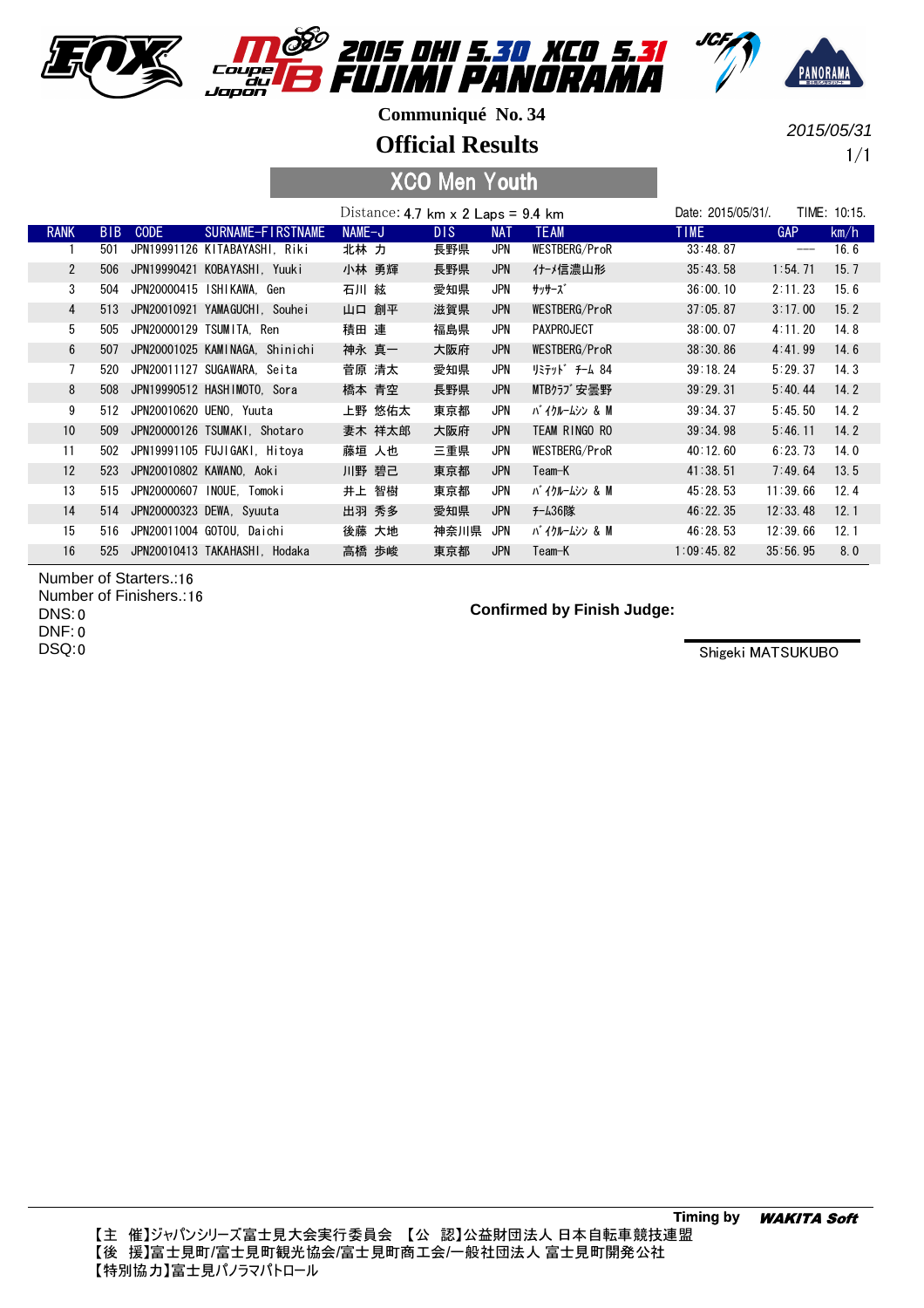





**Official Results**

1/2 2015/05/31

### XCO Men ChallengeA

|                |            |             |                                      | Distance: $4.7 \text{ km} \times 2 \text{ Laps} = 9.4 \text{ km}$ |          |            |                    | Date: 2015/05/31/. |                                                                                              | TIME: 10:17. |
|----------------|------------|-------------|--------------------------------------|-------------------------------------------------------------------|----------|------------|--------------------|--------------------|----------------------------------------------------------------------------------------------|--------------|
| <b>RANK</b>    | <b>BIB</b> | <b>CODE</b> | SURNAME-FIRSTNAME                    | NAME-J                                                            | DIS.     | <b>NAT</b> | <b>TEAM</b>        | <b>TIME</b>        | <b>GAP</b>                                                                                   | km/h         |
| 1              | 689        |             | JPN19880427 KAWAMURA, Makoto         | 川村 誠                                                              | 京都府      | JPN        | スクミズ マシンワークス       | 36:21.09           | $\hspace{1.5cm} \overbrace{\hspace{1.5cm}}^{ \hspace{1.5cm} \hspace{1.5cm} \hspace{1.5cm} }$ | 15.5         |
| $\overline{2}$ | 656        |             | JPN19940718 TACHIBANA, Nobuki        | 橘 信基                                                              | 東京都      | <b>JPN</b> | Cyclery KIRIN      | 38:12.50           | 1:51.41                                                                                      | 14.7         |
| 3              | 663        |             | JPN19890125 FUKUOUJI. Hiroki         | 福王寺 大樹                                                            | 埼玉県      | JPN        | たぬき小屋              | 38:25.26           | 2:04.17                                                                                      | 14.6         |
| 4              |            |             | 644 JPN19751120 NISHIGAICHI, Yuji    | 西垣内 裕治                                                            | 東京都      | <b>JPN</b> | 日野自動車レシ            | 38:26.13           | 2:05.04                                                                                      | 14.6         |
| 5              | 611        |             | JPN19850403 ONABUTA, Tomoyuki        | 女部田 智之                                                            | 埼玉県      | <b>JPN</b> | cycleclub3UP       | 38:30.28           | 2:09.19                                                                                      | 14.6         |
| $6\,$          | 603        |             | JPN19940119 SUZUKI, Kenta            | 鈴木 謙太                                                             | 静岡県      | <b>JPN</b> | カントリーモーニング         | 39:04.96           | 2:43.87                                                                                      | 14.4         |
| 7              | 654        |             | JPN19770117 SUZUKI, Atsuo            | 鈴木 敦夫                                                             | 長野県      | JPN        | 松本エキノコックス          | 39:12.13           | 2:51.04                                                                                      | 14.3         |
| 8              | 605        |             | JPN19810213 AKIYAMA, Daisuke         | 秋山 大輔                                                             | 東京都      | <b>JPN</b> | ナカザワジム XCO         | 39:23.47           | 3:02.38                                                                                      | 14.3         |
| 9              | 610        |             | JPN19830504 KOJIMA, Taro             | 小嶋 太郎                                                             | 東京都      | <b>JPN</b> | 日本ろう自転             | 39:28.22           | 3:07.13                                                                                      | 14.2         |
| 10             | 653        |             | JPN19710406 KAGEYAMA, Akihiro        | 景山 昭宏                                                             | 大阪府      | <b>JPN</b> | (有) 村上建具T          | 39:30.97           | 3:09.88                                                                                      | 14.2         |
| 11             | 609        |             | JPN19711006 SHIRAISHI, Takaaki       | 白石 貴明                                                             | 岡山県      | JPN        | チーム ウェーブ           | 39:56.79           | 3:35.70                                                                                      | 14.1         |
| 12             | 625        |             | JPN19790808 YAMANE, Daisuke          | 山根 大輔                                                             | 高知県      | <b>JPN</b> | 高知CTC              | 40:08.47           | 3:47.38                                                                                      | 14.0         |
| 13             | 691        |             | JPN19930219 YAMADA, Daisuke          | 山田 大介                                                             | 福島県      | JPN        | PAXPROJECT         | 40:12.17           | 3:51.08                                                                                      | 14.0         |
| 14             |            |             | 662 JPN19760727 UEDA, Atsushi        | 植田 篤                                                              | 大阪府      | JPN        | TEAM RINGO RO      | 40:53.71           | 4:32.62                                                                                      | 13.7         |
| 15             | 616        |             | JPN19730528 KAWAKAMI, Tetsuzo        | 川上 徹造                                                             | 神奈川県     | JPN        | BeX ISOYA          | 41:01.39           | 4:40.30                                                                                      | 13.7         |
| 16             | 693        |             | JPN19980815 YOKOTA, Wamon            | 横田 和門                                                             | 熊本県      | JPN        | 八代農高 泉分            | 41:07.78           | 4:46.69                                                                                      | 13.7         |
| 17             | 666        |             | JPN19930521 NAGAO, Hiroki            | 長尾 宏樹                                                             | 福島県      | JPN        | <b>PAXPROJECT</b>  | 41:10.99           | 4:49.90                                                                                      | 13.6         |
| 18             | 692        |             | JPN19820428 ISU, Daisuke             | 井須 大輔                                                             | 京都府      | <b>JPN</b> | STROKE/TOM'S       | 41:17.40           | 4:56.31                                                                                      | 13.6         |
| 19             |            |             | 674 JPN19890125 FUKUOUJI, Itsuki     | 福王寺 一樹                                                            | 埼玉県      | JPN        | たぬき小屋              | 41:20.73           | 4:59.64                                                                                      | 13.6         |
| 20             | 642        |             | JPN19690401 SAWADA, Yuichi           | 澤田 雄一                                                             | 長野県      | <b>JPN</b> | チームサイクルマイント゛       | 41:54.19           | 5:33.10                                                                                      | 13.4         |
| 21             | 623        |             | JPN19680424 TAKATSUKA, Satoshi       | 高塚 理                                                              | 埼玉県      | JPN        | ペルゾタ               | 41:58.92           | 5:37.83                                                                                      | 13.4         |
| 22             | 686        |             | JPN109760320MINOWA, Yoshihiro        | 美濃羽 良広                                                            | 愛知県      | <b>JPN</b> | mino               | 42:04.91           | 5:43.82                                                                                      | 13.4         |
| 23             |            |             | 694 JPN19820805 UTSUMI, Takahiro     | 内海 敬大                                                             | 神奈川県 JPN |            | Cyclery KIRIN      | 42:14.32           | 5:53.23                                                                                      | 13.3         |
| 24             | 678        |             | JPN19770915 TAKADA, Shinsuke         | 高田 真督                                                             | 神奈川県 JPN |            | バ イクルームシン & M      | 42:20.38           | 5:59.29                                                                                      | 13.3         |
| 25             |            |             | 612 JPN19940201 ENOMOTO, Kazuki      | 榎本 一輝                                                             | 東京都      | JPN        | ペルゾタ               | 42:26.47           | 6:05.38                                                                                      | 13.2         |
| 26             | 670        |             | JPN19690529 UCHINO, Shinji           | 内野 真治                                                             | 東京都      | <b>JPN</b> | $B - B - Q$        | 42:34.38           | 6:13.29                                                                                      | 13.2         |
| 27             | 658        |             | JPN19660627 ASANO, Tsutomu           | 浅野 勤                                                              | 埼玉県      | JPN        | ペルゾタ               | 42:44.30           | 6:23.21                                                                                      | 13.1         |
| 28             | 659        |             | JPN19800719 BOUI, Yousuke            | 坊井 洋介                                                             | 千葉県      | <b>JPN</b> | MilePost BMC       | 43:03.05           | 6:41.96                                                                                      | 13.1         |
| 29             | 639        |             | JPN19670827 MATSUDA, Kiyosi          | 松田 清                                                              | 神奈川県 JPN |            | HEART VIEW         | 43:07.02           | 6:45.93                                                                                      | 13.0         |
| 30             | 633        |             | JPN19700113 WATANABE, Taisuke        | 渡辺 泰介                                                             | 神奈川県 JPN |            | Team ARI           | 43:13.00           | 6:51.91                                                                                      | 13.0         |
| 31             | 617        |             | JPN19700417 MATSUO, Mitsuhiro        | 松尾 光浩                                                             | 東京都      | JPN        | ペルゾタ               | 43:17.92           | 6:56.83                                                                                      | 13.0         |
| 32             | 679        |             | JPN19731125 ENDO, Masahiro           | 遠藤 勝博                                                             | 東京都      | <b>JPN</b> | Rise-Ride 202      | 43:30.75           | 7:09.66                                                                                      | 12.9         |
| 33             |            |             | 646 JPN19780320 ENDO, Hiroki         | 遠藤 弘樹                                                             | 東京都      | JPN        | WESTBERG/ProR      | 43:58.95           | 7:37.86                                                                                      | 12.8         |
| 34             |            |             | 647 JPN19780812 OHTSUKA, Kenichi     | 大塚 健一                                                             | 群馬県      | <b>JPN</b> | RIDE to FUN        | 44:11.66           | 7:50.57                                                                                      | 12.7         |
| 35             |            |             | 634 JPN19820918 YAMADA, Goh          | 山田 豪                                                              | 千葉県      | JPN        | NOZAC サンメリット       | 44:12.78           | 7:51.69                                                                                      | 12.7         |
| 36             |            |             | 682 JPN19630122 ISHIBASHI, Hiromitsu | 石橋 宏充                                                             | 富山県      | <b>JPN</b> | 北陸ドロタボウ            | 44:13.48           | 7:52.39                                                                                      | 12.7         |
| 37             | 648        |             | JPN19670707 TAKISHITA, Yasutami      | 滝下 泰民                                                             | 神奈川県     | JPN        | RIDELIFE GIAN      | 44:24.30           | 8:03.21                                                                                      | 12.7         |
| 38             | 626        |             | JPN19711103 YAMAMOTO, Chiaya         | 山本 治文                                                             | 静岡県      | JPN        | <b>f-ム埼玉県人</b>     | 44:36.12           | 8:15.03                                                                                      | 12.6         |
| 39             |            |             | 615 JPN19850622 FUJITA, Hironori     | 藤田 浩典                                                             | 愛知県      | JPN        | カントリーモーニング         | 44:37.15           | 8:16.06                                                                                      | 12.6         |
| 40             |            |             | 681 JPN19780110 KUROIWA, Yasushi     | 黒岩 靖                                                              | 兵庫県      | <b>JPN</b> | Team¥RUN/ALPH      | 45:01.65           | 8:40.56                                                                                      | 12.5         |
| 41             |            |             | 629 JPN19850924 TAKAHASHI, Yuki      | 高橋 勇希                                                             | 東京都      | JPN        | ナカザワジム XCO         | 45:02.10           | 8:41.01                                                                                      | 12.5         |
| 42             |            |             | 622 JPN19640622 KATSURA, Jun         | 桂 潤                                                               | 愛知県      | <b>JPN</b> | SNG                | 45:06.89           | 8:45.80                                                                                      | 12.5         |
| 43             | 680        |             | JPN19780422 KIKUCHI, Shusuke         | 菊地 修介                                                             | 栃木県      | JPN        | RIDE to FUN        | 45:07.06           | 8:45.97                                                                                      | 12.5         |
| 44             | 657        |             | JPN19710108 FUJI, Takuya             | 藤 拓也                                                              | 東京都      | JPN        | T <sub>22</sub> KY | 45:18.47           | 8:57.38                                                                                      | 12.4         |
| 45             | 676        |             | JPN19730302 TAKAHASHI, Makoto        | 高橋 誠                                                              | 東京都      | JPN        | $B - B - Q$        | 45:45.71           | 9:24.62                                                                                      | 12.3         |
| 46             | 620        |             | JPN19740603 YANO, Takuya             | 矢野 卓也                                                             | 京都府      | <b>JPN</b> | 岩井商会レーシンク          | 45:59.43           | 9:38.34                                                                                      | 12.2         |
| 47             |            |             | 630 JPN19610208 GOMI, Takato         | 五味 隆登                                                             | 東京都      | JPN        | テレマークスキー協会         | 46:23.29           | 10:02.20                                                                                     | 12.1         |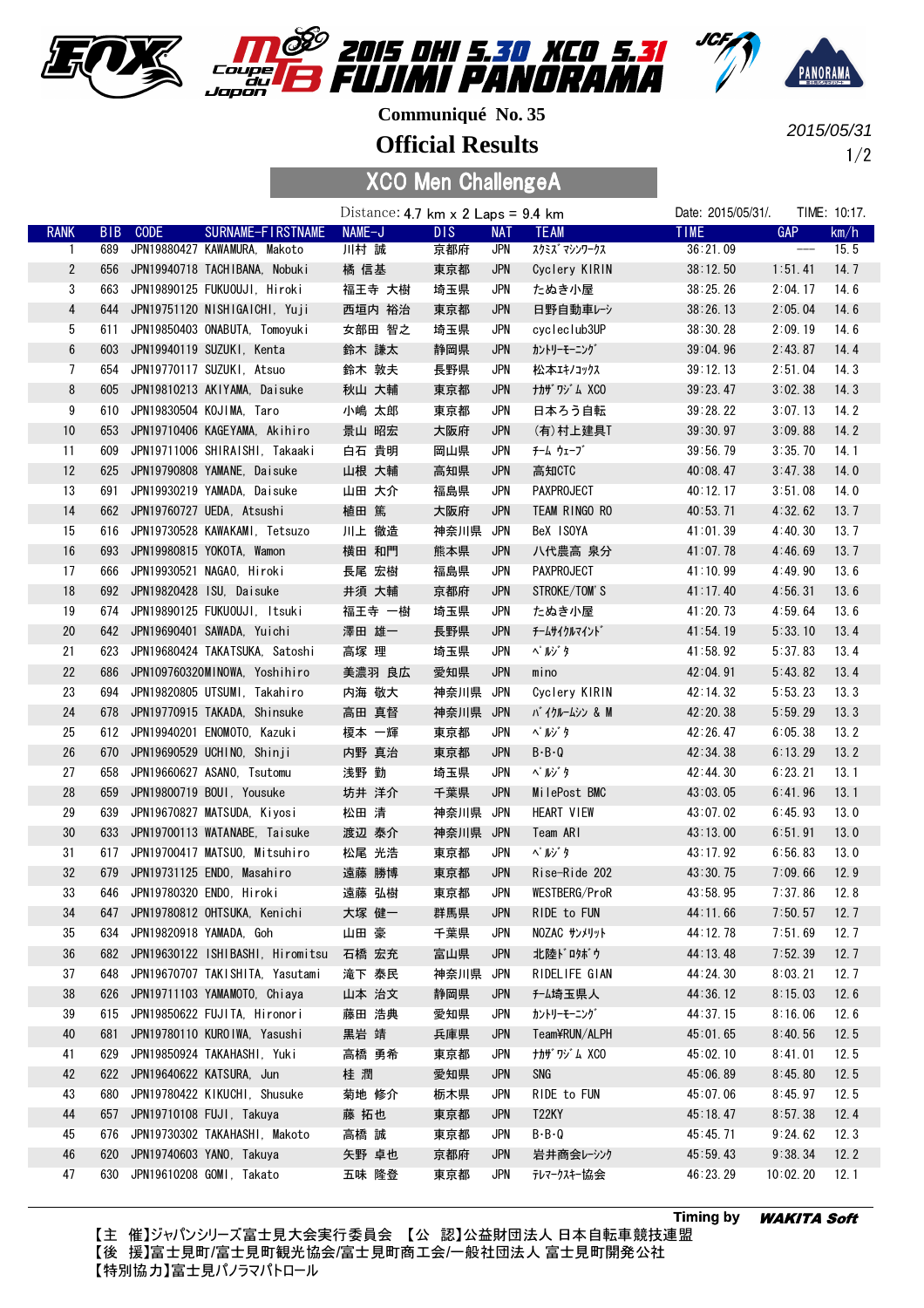





**Official Results**

2/2 2015/05/31

XCO Men ChallengeA

|             |     |             |                                      |          |            |            |                   | Date: 2015/05/31/ |          | TIME: 10:17. |
|-------------|-----|-------------|--------------------------------------|----------|------------|------------|-------------------|-------------------|----------|--------------|
| <b>RANK</b> |     | BIB CODE    | SURNAME-FIRSTNAME                    | $NAME-J$ | <b>DIS</b> | <b>NAT</b> | <b>TEAM</b>       | <b>TIME</b>       | GAP      | km/h         |
| 48          | 641 | JPN19650521 | KONDA, Atsunobu                      | 譽田 敦信    | 愛知県        | JPN        | SNG               | 46:35.64          | 10:14.55 | 12.1         |
| 49          |     |             | 645 JPN19701002 TANI, Kazuto         | 谷 和人     | 埼玉県        | <b>JPN</b> | WAJIN             | 46:35.76          | 10:14.67 | 12.1         |
| 50          |     |             | 673 JPN19810213 HAGIHARA. Shinichiro | 萩原 信一郎   | 茨城県        | JPN        | WildBoars         | 46:48.75          | 10:27.66 | 12.0         |
| 51          |     |             | 638 JPN19600101 KUGA, Hiroyuki       | 久我 弘恭    | 東京都        | <b>JPN</b> | 秦野ホイールクラブ         | 46:58.43          | 10:37.34 | 120          |
| 52          | 664 |             | JPN19700803 NOZAWA. Kazunori         | 野澤 和紀    | 埼玉県        | JPN        | cycleclub3UP      | 47:02.51          | 10:41.42 | 11.9         |
| 53          |     |             | 683 JPN19761009 MATSUMOTO. Kousuke   | 松本 公佑    | 神奈川県       | <b>JPN</b> | HEART VIEW        | 47:08.58          | 10:47.49 | 119          |
| D. N. F.    | 624 |             | JPN19751123 ONODERA. Hirovuki        | 小野寺 寛之   | 東京都        | JPN        | ペルゾタ              |                   |          |              |
| D. N. S.    | 619 |             | JPN19860715 SHIBATA. Tetsunori       | 柴田 哲徳    | 神奈川県       | <b>JPN</b> | <b>TEAM ワダ チヤ</b> |                   |          |              |

Number of Starters.: 54 Number of Finishers.: 53

1 DNS:

1 DNF:

0 DSQ:

#### **Confirmed by Finish Judge:**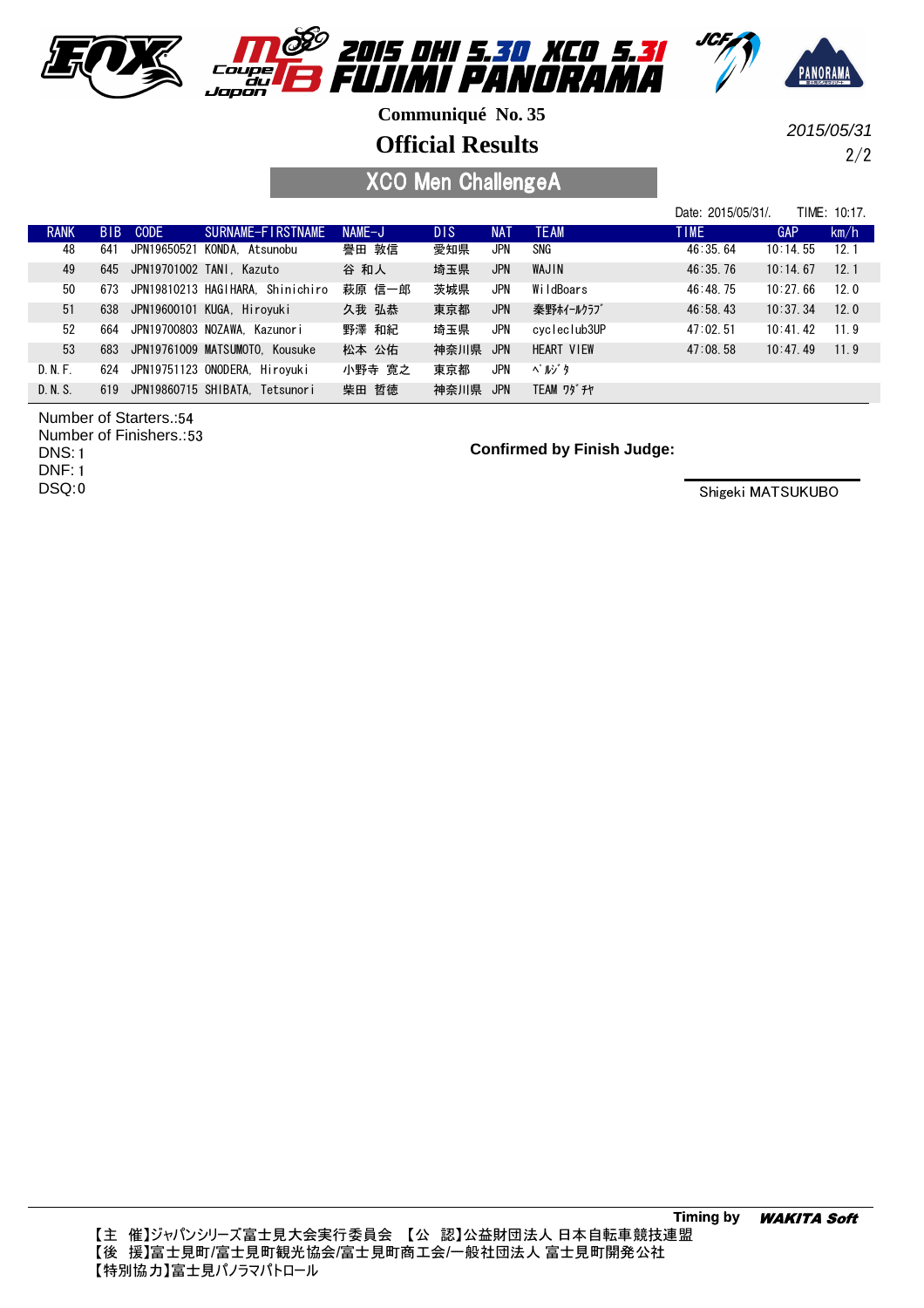





**Official Results**

1/2 2015/05/31

### XCO Men ChallengeB

|                 |            |                       |                                              |        | Distance: $4.7 \text{ km} \times 2 \text{ Laps} = 9.4 \text{ km}$ |          |            |                      | Date: 2015/05/31/. | TIME: 10:40.  |      |
|-----------------|------------|-----------------------|----------------------------------------------|--------|-------------------------------------------------------------------|----------|------------|----------------------|--------------------|---------------|------|
| <b>RANK</b>     | <b>BIB</b> | <b>CODE</b>           | SURNAME-FIRSTNAME                            | NAME-J |                                                                   | DIS.     | <b>NAT</b> | <b>TEAM</b>          | <b>TIME</b>        | <b>GAP</b>    | km/h |
| 1               | 941        |                       | JPN19780928 MARUYAMA, Atsushi                | 丸山 厚   |                                                                   | 長野県      | JPN        | BOMA RACING          | 36:20.62           | $\frac{1}{1}$ | 15.5 |
| $\overline{2}$  | 934        |                       | JPN19631202 KOSAKA, Masanori                 | 小坂 正則  |                                                                   | 長野県      | <b>JPN</b> | スワコレーシング チーム         | 38:45.18           | 2:24.56       | 14.5 |
| 3               | 808        |                       | JPN19720716 KODERA, Tomoyuki                 | 小寺 知之  |                                                                   | 東京都      | JPN        | sunday riders        | 39:03.61           | 2:42.99       | 14.4 |
| 4               | 933        |                       | JPN19840901 KANEKO, Hiroaki                  | 兼子 博昭  |                                                                   | 長野県      | <b>JPN</b> | スワコレーシング チーム         | 39:04.25           | 2:43.63       | 14.4 |
| 5               | 867        |                       | JPN19780402 NAKASHIMA, Shinji                | 中嶋 新司  |                                                                   | 千葉県      | <b>JPN</b> | TEAM輪工房              | 40:59.82           | 4:39.20       | 13.7 |
| $6\phantom{.0}$ | 931        |                       | JPN19710721 IWANAMI, Shinji                  | 岩波 信二  |                                                                   | 山梨県      | <b>JPN</b> | <b>CROSS YAMANAS</b> | 41:10.69           | 4:50.07       | 13.6 |
| $\overline{7}$  | 866        |                       | JPN19960801 MATSUDA, Kentaro                 |        | 松田 賢太郎                                                            | 神奈川県 JPN |            | Cyclery KIRIN        | 41:16.84           | 4:56.22       | 13.6 |
| 8               | 953        |                       | JPN19910624 ARIKAWA, Tsuyoshi                | 有川 毅   |                                                                   | 神奈川県     | JPN        |                      | 41:27.90           | 5:07.28       | 13.6 |
| 9               | 902        |                       | JPN19910111 NOGUCHI. Jun                     | 野口 惇   |                                                                   | 茨城県      | JPN        | バンベール茨城              | 41:36.57           | 5:15.95       | 13.5 |
| 10              | 869        |                       | JPN19880119 FURUSHO, Yuki                    | 古庄 勇輝  |                                                                   | 愛知県      | JPN        | One on One/SC        | 41:43.00           | 5:22.38       | 13.5 |
| 11              | 807        |                       | JPN19971210 MURAMOTO, Taichi                 | 村本 太一  |                                                                   | 大阪府      | JPN        | TEAM RINGO RO        | 41:54.15           | 5:33.53       | 13.4 |
| 12              | 965        |                       | JPN19791218 MATSUSHIMA, Taichi               | 松嶋 太一  |                                                                   | 東京都      | <b>JPN</b> | TEAM YOU CAN         | 41:54.38           | 5:33.76       | 13.4 |
| 13              | 890        |                       | JPN19801209 MATSUMOTO, Kenji                 | 松本 賢治  |                                                                   | 岐阜県      | JPN        | SNG                  | 42:24.39           | 6:03.77       | 13.2 |
| 14              | 819        |                       | JPN19761126 KIYOSHI, Furukoori               | 古郡 キヨシ |                                                                   | 静岡県      | <b>JPN</b> | minzuu precip        | 43:04.56           | 6:43.94       | 13.0 |
| 15              | 930        |                       | JPN19840701 IIZUKA, Takafumi                 |        | 飯塚 隆文                                                             | 長野県      | JPN        | スワコレーシング チーム         | 43:12.51           | 6:51.89       | 13.0 |
| 16              |            |                       | 852 JPN19780503 YAMADA, Kenji                | 山田 憲司  |                                                                   | 長野県      | <b>JPN</b> | スワコレーシング チーム         | 43:42.35           | 7:21.73       | 12.9 |
| 17              | 920        |                       | JPN19841112 KOBAYASHI, Yousuke               | 小林 洋介  |                                                                   | 大阪府      | JPN        | シマノドリンキング・B          | 44:05.03           | 7:44.41       | 12.7 |
| 18              | 955        |                       | JPN19881223 IIDA, Takayuki                   | 飯田 貴之  |                                                                   | 長野県      | <b>JPN</b> | スワコレーシング チーム         | 44:21.21           | 8:00.59       | 12.7 |
| 19              | 888        |                       | JPN19860218 YABUUCHI, Yasuhiro               |        | 藪内 靖弘                                                             | 三重県      | JPN        | TeamRuedaNago        | 44:32.08           | 8:11.46       | 12.6 |
| 20              | 946        |                       | JPN19710422 YOSHIDA, Akio                    | 吉田 昭雄  |                                                                   | 兵庫県      | JPN        | 髑髏団                  | 44:39.50           | 8:18.88       | 12.6 |
| 21              | 964        |                       | JPN19990717 FURUKAWA, Daisuke                |        | 古川 大裕                                                             | 神奈川県     | JPN        | YRT                  | 44:48.05           | 8:27.43       | 12.5 |
| 22              | 958        |                       | JPN19990816 KANO, Keisuke                    | 狩野 桂佑  |                                                                   | 神奈川県 JPN |            | <b>YRT</b>           | 45:00.33           | 8:39.71       | 12.5 |
| 23              | 830        |                       | JPN19850109 MATOU, Kiyohito                  | 間藤 清仁  |                                                                   | 栃木県      | JPN        | <b>NCC CEREZO</b>    | 45:12.99           | 8:52.37       | 12.4 |
| 24              | 943        |                       | JPN19731009 YANAGIHORI, Shin                 | 柳堀 伸   |                                                                   | 東京都      | <b>JPN</b> | Rise-Ride 202        | 45:25.71           | 9:05.09       | 12.4 |
| 25              | 806        |                       | JPN19680804 TASHIRO, Yasunari                |        | 田代 泰也                                                             | 東京都      | JPN        | HEART VIEW           | 45:29.11           | 9:08.49       | 12.3 |
| 26              | 932        |                       | JPN19891111 OHASHI, Katsuya                  | 大橋 且弥  |                                                                   | 栃木県      | JPN        | RIDE to FUN          | 45:30.93           | 9:10.31       | 12.3 |
| 27              | 878        |                       | JPN19880102 SAKAI, Kengo                     | 酒井 健吾  |                                                                   | 滋賀県      | <b>JPN</b> | ストラーダ レーシング          | 45:30.94           | 9:10.32       | 12.3 |
| 28              | 961        |                       | JPN19750102 SENMY0, Yusuke                   | 泉名 雄介  |                                                                   | 東京都      | <b>JPN</b> |                      | 45:59.43           | 9:38.81       | 12.2 |
| 29              | 936        | JPN19750405 SETA, Jin |                                              | 世田 仁   |                                                                   | 東京都      | JPN        | Rise-Ride 202        | 46:08.42           | 9:47.80       | 12.2 |
| $30\,$          | 939        |                       | JPN19701014 HATTORI, Morihiko                | 服部 森彦  |                                                                   | 山梨県      | <b>JPN</b> | <b>CROSS YAMANAS</b> | 46:10.63           | 9:50.01       | 12.2 |
| 31              | 804        |                       | JPN19710424 HAGIWARA, Eiji                   | 萩原 英二  |                                                                   | 埼玉県      | JPN        | teamAST              | 46:25.08           | 10:04.46      | 12.1 |
| 32              | 957        |                       | JPN19740118 IWADARE, Kimio                   | 岩垂 公生  |                                                                   | 長野県      | <b>JPN</b> | 松本エキノコックスB           | 46:29.30           | 10:08.68      | 12.1 |
| 33              |            |                       | 849 JPN19761220 KINOSHITA, Shin-Ichir 木下 真一郎 |        |                                                                   | 東京都      | JPN        | KSレーシング              | 46:38.60           | 10:17.98      | 12.0 |
| 34              |            |                       | 855 JPN19790613 KAMIUTURI, Shingo            | 神移 真悟  |                                                                   | 千葉県      | JPN        | Mile Post Rac        | 46:59.58           | 10:38.96      | 12.0 |
| 35              |            |                       | 814 JPN19690218 SHINONAGA, Haruhiko          | 篠永 春彦  |                                                                   | 東京都      | JPN        | かめ風船                 | 47:10.20           | 10:49.58      | 11.9 |
| 36              | 892        |                       | JPN19850603 SAKAMOTO, Yousuke                | 坂本 陽介  |                                                                   | 滋賀県      | <b>JPN</b> | ストラーダ レーシング          | 47:20.41           | 10:59.79      | 11.9 |
| 37              | 877        |                       | JPN19680410 IKEGAME, Hideki                  | 池亀 英樹  |                                                                   | 神奈川県     | JPN        | 日本ろう自転               | 47:25.33           | 11:04.71      | 11.8 |
| 38              | 928        |                       | JPN19971026 ABE, Takehiro                    |        | 阿部 健大                                                             | 埼玉県      | JPN        | cycleclub3UP         | 47:26.81           | 11:06.19      | 11.8 |
| 39              | 911        |                       | JPN19681028 YOSHIDA, Norimasa                |        | 吉田 紀匡                                                             | 埼玉県      | JPN        | ARAI MURACA          | 47:27.11           | 11:06.49      | 11.8 |
| 40              | 801        |                       | JPN19751119 TOKI, Yoshinori                  |        | 土岐 仁謙                                                             | 東京都      | <b>JPN</b> | teamAST              | 47:29.68           | 11:09.06      | 11.8 |
| 41              | 942        |                       | JPN19690911 MOTIDUKI, Yoshinori              | 望月 美徳  |                                                                   | 山梨県      | JPN        | <b>CROSS YAMANAS</b> | 47:31.32           | 11:10.70      | 11.8 |
| 42              | 937        |                       | JPN19660613 KATSUYA, Tatsumi                 | 巽 克哉   |                                                                   | 栃木県      | <b>JPN</b> | じてんしゃの               | 47:32.04           | 11:11.42      | 11.8 |
| 43              | 967        |                       | JPN19860618 WADA, Takahiro                   | 和田 隆広  |                                                                   | 東京都      | JPN        | <b>TEAM YOUCAN</b>   | 47:40.98           | 11:20.36      | 11.8 |
| 44              | 929        |                       | JPN19670418 AYANO, Makoto                    | 綾野 真   |                                                                   | 埼玉県      | <b>JPN</b> | cycleclub3UP.        | 47:46.75           | 11:26.13      | 11.8 |
| 45              | 831        |                       | JPN19640215 TANI, Junichi                    | 谷 淳一   |                                                                   | 神奈川県 JPN |            | maillot SY-Na        | 48:07.42           | 11:46.80      | 11.7 |
| 46              | 948        |                       | JPN20010115 A0YAMA, Shunnosuke               |        | 青山 隼之介                                                            | 千葉県      | <b>JPN</b> | f-ム輪工房               | 48:07.65           | 11:47.03      | 11.7 |
| 47              | 947        |                       | JPN19680713 WAKATSUKI, Koji                  | 若月 浩二  |                                                                   | 東京都      | JPN        | Rise-Ride 202        | 48:20.78           | 12:00.16      | 11.6 |
|                 |            |                       |                                              |        |                                                                   |          |            |                      |                    |               |      |

【主 催】ジャパンシリーズ富士見大会実行委員会 【公 認】公益財団法人 日本自転車競技連盟 【後 援】富士見町/富士見町観光協会/富士見町商工会/一般社団法人 富士見町開発公社 【特別協力】富士見パノラマパトロール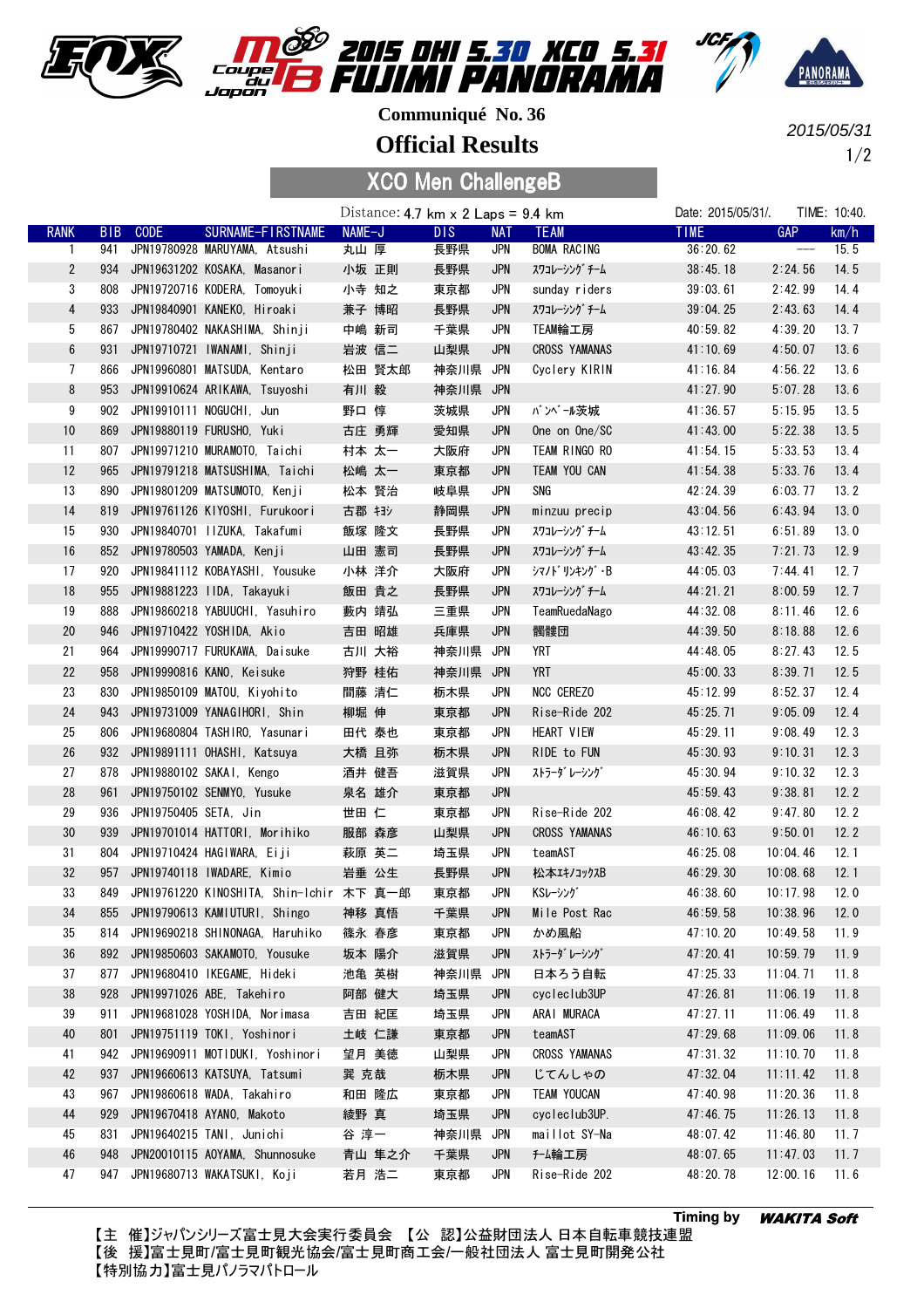





**Official Results**

XCO Men ChallengeB

2/2 2015/05/31

|             |            |             |                                  |        |          |            |                      | Date: 2015/05/31/. | TIME: 10:40.       |
|-------------|------------|-------------|----------------------------------|--------|----------|------------|----------------------|--------------------|--------------------|
| <b>RANK</b> | <b>BIB</b> | <b>CODE</b> | SURNAME-FIRSTNAME                | NAME-J | DIS.     | <b>NAT</b> | <b>TEAM</b>          | TIME.              | <b>GAP</b><br>km/h |
| 48          | 824        |             | JPN19800410 UTSUGI, Minoru       | 宇津木 実  | 東京都      | <b>JPN</b> | <b>USM</b>           | 48:52.78           | 12:32.16<br>11.5   |
| 49          | 813        |             | JPN19630711 FUKUSHIMA, Masaaki   | 福島 正明  | 東京都      | JPN        | 日野自動車レシ              | 49:21.42           | 13:00.80<br>11.4   |
| 50          | 898        |             | JPN19720213 AIBA, Hiroyuki       | 相場 裕之  | 埼玉県      | <b>JPN</b> | ラクラク野郎ラテン系           | 49:57.55           | 13:36.93<br>11.2   |
| 51          | 940        |             | JPN19881212 MATSUMOTO, Akihiro   | 松本 章広  | 三重県      | <b>JPN</b> | CG                   | 50:08.06           | 13:47.44<br>11.2   |
| 52          | 823        |             | JPN19580216 HIRANO, Hirotoshi    | 平野 拡稔  | 東京都      | <b>JPN</b> | Mile Post Rac        | 50:59.41           | 14:38.79<br>11.0   |
| 53          | 856        |             | JPN19761220 INOUE, Tomohiro      | 井上 智宏  | 神奈川県     | JPN        | あしがらCXC R            | 51:19.38           | 14:58.76<br>10.9   |
| 54          | 949        |             | JPN20011104 SUZUKI, Naohiro      | 鈴木 広直  | 神奈川県     | JPN        | YRT                  | 51:32.08           | 15:11.46<br>10.9   |
| 55          | 935        |             | JPN19771002 SAITOU, Kunikazu     | 齋藤 邦一  | 埼玉県      | <b>JPN</b> | 重力技研                 | 51:33.75           | 15:13.13<br>10.9   |
| 56          | 938        |             | JPN19681205 NAKAGOMI, Toshihiro  | 中込 智裕  | 山梨県      | <b>JPN</b> | <b>CROSS YAMANAS</b> | 51:34.87           | 15:14.25<br>10.9   |
| 57          | 912        |             | JPN19691222 MIYAZAKI, Susumu     | 宮崎 進   | 東京都      | <b>JPN</b> | $B - B - Q$          | 51:52.70           | 15:32.08<br>10.8   |
| 58          | 836        |             | JPN19701013 NAGAI. Minoru        | 永井 稔   | 埼玉県      | JPN        | <del>f-</del> ム埼玉県人  | 52:19.37           | 15:58.75<br>10.7   |
| 59          | 863        |             | JPN19730726 OCHI, Naofumi        | 越智 直文  | 神奈川県 JPN |            | TEA&SHU~CREAM        | 52:32.72           | 10.7<br>16:12.10   |
| 60          | 951        |             | JPN19750326 TAKANA, Kanao        | 田中 奏桜  | 神奈川県     | JPN        | トランスきのこCT            | 52:47.48           | 16:26.86<br>10.6   |
| 61          | 960        |             | JPN19770420 SUZUKI, Takashi      | 鈴木 剛   | 山梨県      | <b>JPN</b> | <b>TEAM YOUCAN</b>   | 52:47.87           | 16:27.25<br>10.6   |
| 62          | 952        |             | JPN19700913 NAKAMUTA, Koji       | 中村 幸司  | 埼玉県      | <b>JPN</b> | <b>f-ム輪工房</b>        | 57:34.74           | 21:14.12<br>9.7    |
| 63          | 851        |             | JPN19770504 YAMAGUCHI, Takashi   | 山口 崇史  | 東京都      | <b>JPN</b> | NOZAC サンメリット         | 1:00:21.58         | 9.3<br>24:00.96    |
| 64          | 950        |             | JPN20010517 TAKANO, Nike         | 高野 仁希  | 神奈川県 JPN |            | <b>YRT</b>           | 1:00:42.33         | 9.2<br>24:21.71    |
| 65          | 968        |             | JPN20001111 WATANABE, Takaaki    | 渡邊 山晃  | 神奈川県 JPN |            | <b>YRT</b>           | 1:03:09.51         | 8.9<br>26:48.89    |
| 66          | 886        |             | JPN19721028 SUGIURA, Masakazu    | 杉浦 正和  | 愛知県      | JPN        | 自転車道/wiz             | 1:08:38.86         | 8.2<br>32:18.24    |
| 67          | 966        |             | JPN19990817 MITSUMOTO, Reku      | 光本 流雲  | 東京都      | JPN        | <b>YRT</b>           | 1:10:55.62         | 34:35.00<br>7.9    |
| 68          | 944        |             | JPN19720806 YABUKI, Seiji        | 矢吹 清二  | 東京都      | <b>JPN</b> | $B - B - Q$          |                    | 7.3<br>$-1$ Lap    |
| D. N. F.    | 809        |             | JPN19690206 MAESE, Kazuaki       | 前瀬 和顕  | 富山県      | <b>JPN</b> | 北陸ドロタボウ              |                    |                    |
| D. N. F.    | 826        |             | JPN19660426 CHIBA, Jyou jyu      | 千葉 丈樹  | 埼玉県      | <b>JPN</b> | <del>f-</del> ム埼玉県人  |                    |                    |
| D. N. F.    | 876        |             | JPN19680327 ITO, Masatoshi       | 伊藤 政利  | 三重県      | <b>JPN</b> | TADO BICYCLE         |                    |                    |
| D. N. F.    | 956        |             | JPN19760115 ISHIKAWA, Akira      | 石川 享   | 東京都      | JPN        |                      |                    |                    |
| D. N. F.    | 962        |             | JPN19981030 NAKAMURA, Gonosuke   | 中村 剛之介 | 神奈川県 JPN |            | <b>YRT</b>           |                    |                    |
| D. N. S.    | 945        |             | JPN19751122 YAMAUCHI, Toshiyuki  | 山内 俊幸  | 東京都      | JPN        | ペルゾタ                 |                    |                    |
| D. N. S.    | 954        |             | JPN20010502 NATSUBORI, Jo        | 夏堀 丈   | 神奈川県 JPN |            | <b>YRT</b>           |                    |                    |
| D. N. S.    | 959        |             | JPN20000529 Shizuki, Satoshi     | 志津木 智  | 神奈川県 JPN |            | <b>YRT</b>           |                    |                    |
| D. N. S.    |            |             | 963 JPN19990925 HASEGAWA, Wataru | 長谷川 航  | 神奈川県 JPN |            | <b>YRT</b>           |                    |                    |

Number of Starters.: 73 Number of Finishers.: 68 4 DNS: 5 DNF: DSQ:0

**Confirmed by Finish Judge:**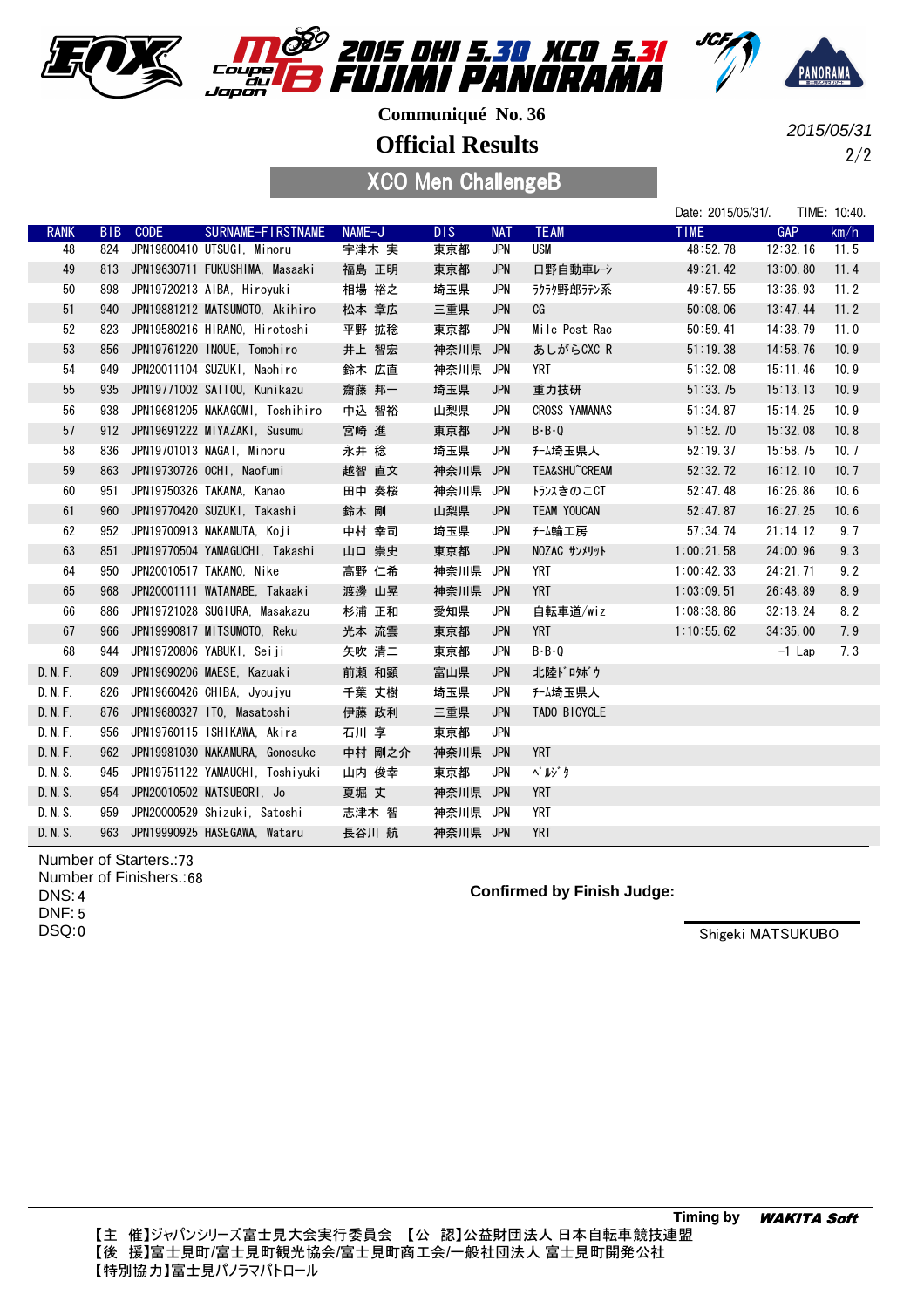

#### **Official Results**

1/1 2015/05/31

# XCO Women Youth

|             |          |                                   | Distance: 4.7 km $\times$ 2 Laps = 9.4 km |      |            |               | Date: 2015/05/31/. |            | TIME: 10:20. |
|-------------|----------|-----------------------------------|-------------------------------------------|------|------------|---------------|--------------------|------------|--------------|
| <b>RANK</b> | BIB CODE | SURNAME-FIRSTNAME NAME-J          |                                           | DIS. | <b>NAT</b> | TFAM          | TIME               | <b>GAP</b> | km/h         |
|             |          | 504 JPN20010410 KOBAYASHI, Akari  | 小林 あか里                                    | 長野県  | <b>JPN</b> | MTBクラブ安量野     | 43:46.70           | $---$      | 128          |
|             |          | 503 JPN20001108 MATUMOTO. Rina    | 松本 璃奈                                     | 長野県  | <b>JPN</b> | MASHUN RACING | 52:06.92           | 8:20.22    | 10.8         |
| D. N. S.    |          | 506 JPN20010607 MITSUNAGA, Shouka | 光永 翔香                                     | 神奈川県 | JPN        | バ イクルームシン & M |                    |            |              |

2 Number of Starters.: 2 Number of Finishers.: 1 DNS: 0 DNF: 0 DSQ:

**Confirmed by Finish Judge:**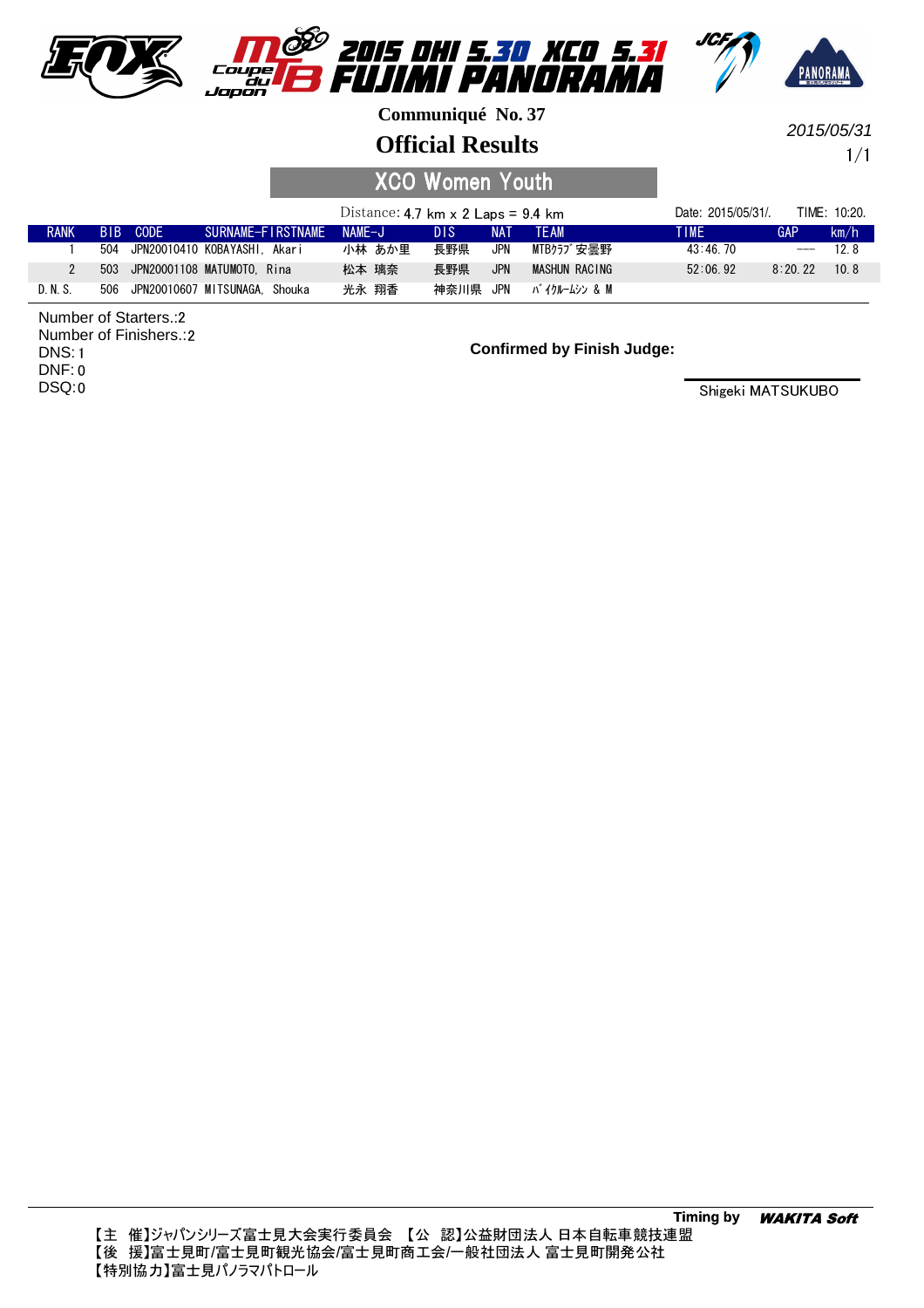





## **Official Results**

1/1 2015/05/31

# XCO Women Challenge

|             |                             |                               | Distance: 4.7 km $\times$ 2 Laps = 9.4 km |      |            |               | Date: 2015/05/31/. |                 | TIME: 10:21. |
|-------------|-----------------------------|-------------------------------|-------------------------------------------|------|------------|---------------|--------------------|-----------------|--------------|
| <b>RANK</b> | BIB CODE                    | SURNAME-FIRSTNAME             | NAMF-J                                    | DIS. | <b>NAT</b> | <b>TFAM</b>   | TIME               | GAP             | km/h         |
|             |                             | 604 JPN19820617 SAITO. Kasumi | 斉藤 佳寿実                                    | 神奈川県 | JPN        | Rise-Ride 202 | 49:30.39           | $---$           | 11 3         |
|             |                             | 602 JPN19690626 AYANO. Keiko  | 綾野 桂子                                     | 埼玉県  | <b>JPN</b> | cvcleclub3UP  | 50:44.93           | $1:14\,54$ 11 1 |              |
|             | 603 JPN19780429 Sato. Momoe |                               | 佐藤 百江                                     | 東京都  | JPN        |               | 54:35.25           | 5:04.86         | 10.3         |

3 Number of Starters.: Number of Finishers.: 3 0 DNS: 0 DNF: 0 DSQ:

**Confirmed by Finish Judge:**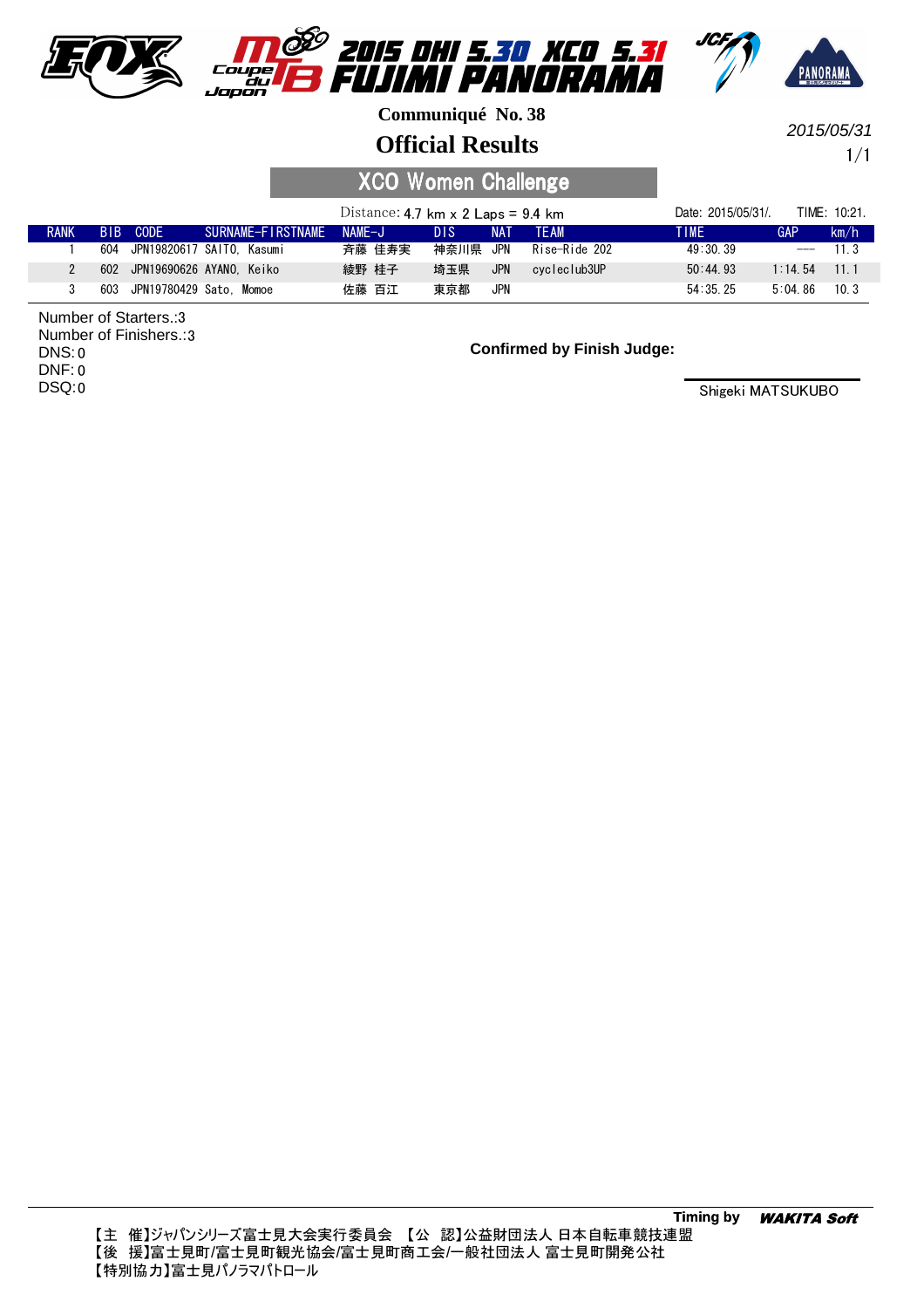





**Official Results**

1/1 2015/05/31

|              |            |                            |                                     |  |                                           | <b>XCO Men Masters</b> |            |                     |                    |          |              |
|--------------|------------|----------------------------|-------------------------------------|--|-------------------------------------------|------------------------|------------|---------------------|--------------------|----------|--------------|
|              |            |                            |                                     |  | Distance: $4.7$ km x $3$ Laps = $14.1$ km |                        |            |                     | Date: 2015/05/31/. |          | TIME: 11:43. |
| <b>RANK</b>  | <b>BIB</b> | <b>CODE</b>                | <b>SURNAME-FIRSTNAME</b>            |  | NAME-J                                    | <b>DIS</b>             | <b>NAT</b> | <b>TEAM</b>         | <b>TIME</b>        | GAP      | km/h         |
| 1            | 243        |                            | JPN19691107 TAKEYA, Kenji           |  | 竹谷 賢二                                     | 埼玉県                    | JPN        | SPECIALIZED R       | 53:05.36           | $-\!-\!$ | 15.9         |
| $\mathbf{2}$ | 205        |                            | JPN19641128 SAKAI, Yoshikazu        |  | 酒居 良和                                     | 広島県                    | JPN        | マウンテン☆ポテト           | 55:16.08           | 2:10.72  | 15.3         |
| 3            | 202        |                            | JPN19731124 OHASHI, Masaru          |  | 大橋 優                                      | 奈良県                    | <b>JPN</b> | TeamPoppo/な         | 55:19.36           | 2:14.00  | 15.2         |
| 4            | 207        |                            | JPN19680522 FURUYA, Toshiyuki       |  | 古谷 利行                                     | 埼玉県                    | <b>JPN</b> | Rise-Ride 202       | 55:31.67           | 2:26.31  | 15.2         |
| 5            | 201        |                            | JPN19691025 ODAJIMA, Takahiro       |  | 小田島 貴弘                                    | 神奈川県                   | JPN        | maillot SY-Na       | 56:08.41           | 3:03.05  | 15.0         |
| 6            |            |                            | 204 JPN19720413 UEKAWA, Eiji        |  | 植川 英治                                     | 静岡県                    | JPN        | <b>キヤノンCC</b>       | 56:43.22           | 3:37.86  | 14.9         |
| 7            |            |                            | 213 JPN19720516 TAKEDA, Yoshiyuki   |  | 竹田 佳行                                     | 埼玉県                    | <b>JPN</b> | kei'spower!         | 57:43.72           | 4:38.36  | 14.6         |
| 8            | 239        |                            | JPN19691105 SHISHIBA, Satoshi       |  | 紫芝 智志                                     | 愛知県                    | <b>JPN</b> | SNG                 | 58:10.05           | 5:04.69  | 14.5         |
| 9            |            |                            | 210 JPN19800114 HARADA, Kouta       |  | 原田 耕太                                     | 岐阜県                    | <b>JPN</b> | KYB RACING          | 58:33.81           | 5:28.45  | 14.4         |
| 10           | 208        |                            | JPN19670421 ASAI, Hideki            |  | 浅井 秀樹                                     | 埼玉県                    | <b>JPN</b> | cycleclub3UP        | 58:40.43           | 5:35.07  | 14.4         |
| 11           |            |                            | 212 JPN19661114 YONEYAMA, Osamu     |  | 米山 修                                      | 埼玉県                    | JPN        | <del>f-</del> ム埼玉県人 | 58:50.73           | 5:45.37  | 14.3         |
| 12           |            |                            | 238 JPN19700127 KANOU, Hideki       |  | 叶 英樹                                      | 福島県                    | <b>JPN</b> | Spirit XARU/T       | 59:18.82           | 6:13.46  | 14.2         |
| 13           | 211        |                            | JPN19750911 ARAMAKI, Shunsuke       |  | 荒巻 俊介                                     | 福岡県                    | JPN        | Independent         | 59:30.04           | 6:24.68  | 14.2         |
| 14           | 209        |                            | JPN19691213 YABUKI, Kouichi         |  | 矢吹 浩一                                     | 東京都                    | <b>JPN</b> | $B - B - Q$         | 59:37.30           | 6:31.94  | 14.1         |
| 15           | 236        |                            | JPN19730829 SUJINO, Toshiaki        |  | 筋野 俊昭                                     | 東京都                    | JPN        | 日野自動車レーシ            | 1:00:57.91         | 7:52.55  | 13.8         |
| 16           | 241        |                            | JPN19630523 SASO, Hiroaki           |  | 佐宗 広明                                     | 東京都                    | <b>JPN</b> | 西相模自転車              | 1:01:15.30         | 8:09.94  | 13.8         |
| 17           | 230        |                            | JPN19730309 MORISHITA, Susumu       |  | 森下奏                                       | 神奈川県 JPN               |            | Rise-Ride 202       | 1:01:20.36         | 8:15.00  | 13.7         |
| 18           |            |                            | 214 JPN19700209 KOMIYAMA, Hiromitsu |  | 込山 弘光                                     | 神奈川県 JPN               |            | HEART VIEW          | 1:01:52.90         | 8:47.54  | 13.6         |
| 19           |            | 237 JPN19741203 KANAI, Jin |                                     |  | 金井 仁                                      | 東京都                    | JPN        | デラピスタ               | 1:02:22.99         | 9:17.63  | 13.5         |
| 20           |            |                            | 232 JPN19790427 FUJIMORI, Yoshinao  |  | 藤森 義真                                     | 神奈川県 JPN               |            | <del>f-</del> ム埼玉県人 | 1:02:33.60         | 9:28.24  | 13.5         |
| 21           |            |                            | 222 JPN19770606 JIKUMARU, Hiroki    |  | 軸丸 広樹                                     | 愛知県                    | JPN        | 無限                  | 1:02:40.30         | 9:34.94  | 13.4         |
| 22           | 221        |                            | JPN19810330 IMACHI, Mineo           |  | 井町 海音男                                    | 愛知県                    | <b>JPN</b> | サッサーズ               | 1:03:23.90         | 10:18.54 | 13.3         |
| 23           | 235        |                            | JPN19660204 TAKEMOTO, Yuji          |  | 竹本 勇治                                     | 愛媛県                    | <b>JPN</b> | Team TOC            | 1:03:32.01         | 10:26.65 | 13.3         |
| 24           |            |                            | 242 JPN19710814 SANADA, Hiroshi     |  | 真田 大                                      | 東京都                    | <b>JPN</b> | cycleclub3UP        | 1:03:32.68         | 10:27.32 | 13.3         |
| 25           | 229        |                            | JPN19680110 NAKATSU, Akira          |  | 中津 顕                                      | 滋賀県                    | JPN        | WP KYOTO            | 1:03:54.65         | 10:49.29 | 13.2         |
| 26           |            |                            | 234 JPN19730315 SATO, Kentaro       |  | 佐藤 健太郎                                    | 栃木県                    | <b>JPN</b> | RIDE to FUN         | 1:04:26.03         | 11:20.67 | 13.1         |
| 27           |            |                            | 215 JPN19650706 SATO, Shin-Ichi     |  | 佐藤 真一                                     | 神奈川県                   | JPN        | キヤノンCC              | 1:04:40.66         | 11:35.30 | 13.0         |
| 28           | 227        |                            | JPN19670115 NAKAZATO, Masato        |  | 中里 成人                                     | 東京都                    | <b>JPN</b> | $B - B - Q$         | 1:04:52.28         | 11:46.92 | 13.0         |
| 29           | 223        |                            | JPN19580412 HASHIMOTO, Kanji        |  | 橋本 寛二                                     | 岡山県                    | JPN        | チームダ ックスフント゛        | 1:05:34.01         | 12:28.65 | 12.9         |
| 30           |            |                            | 228 JPN19821103 SHIRAKAWA, Shinichi |  | 白川 真一                                     | 愛知県                    | JPN        | サッサーズ               | 1:06:49.18         | 13:43.82 | 12.6         |
| 31           |            |                            | 233 JPN19700413 OGUCHI, Atsushi     |  | 小口 敦                                      | 神奈川県                   | JPN        | HEART VIEW          | 1:09:56.11         | 16:50.75 | 12.0         |
| D. N. S.     | 217        |                            | JPN19690130 SANO, Mitsuhiro         |  | 佐野 光宏                                     | 滋賀県                    | <b>JPN</b> | ストラーダ レーシング         |                    |          |              |
| D. N. S.     | 225        |                            | JPN19630226 MASU, Yasunobu          |  | 桝 泰将                                      | 東京都                    | <b>JPN</b> | VOLCAオードビーB         |                    |          |              |

Number of Starters.: 31 Number of Finishers.: 31 4 DNS: 0 DNF: 0 DSQ:

#### **Confirmed by Finish Judge:**

Shigeki MATSUKUBO

D.N.S. 226 JPN19841210 HOSHINO, Takaya 星野 貴哉 愛知県 JPN サッサーズ

D.N.S. 240 JPN19701228 KAKEI, Taichi 第太一 愛知県 JPN BUCYOcoffee.C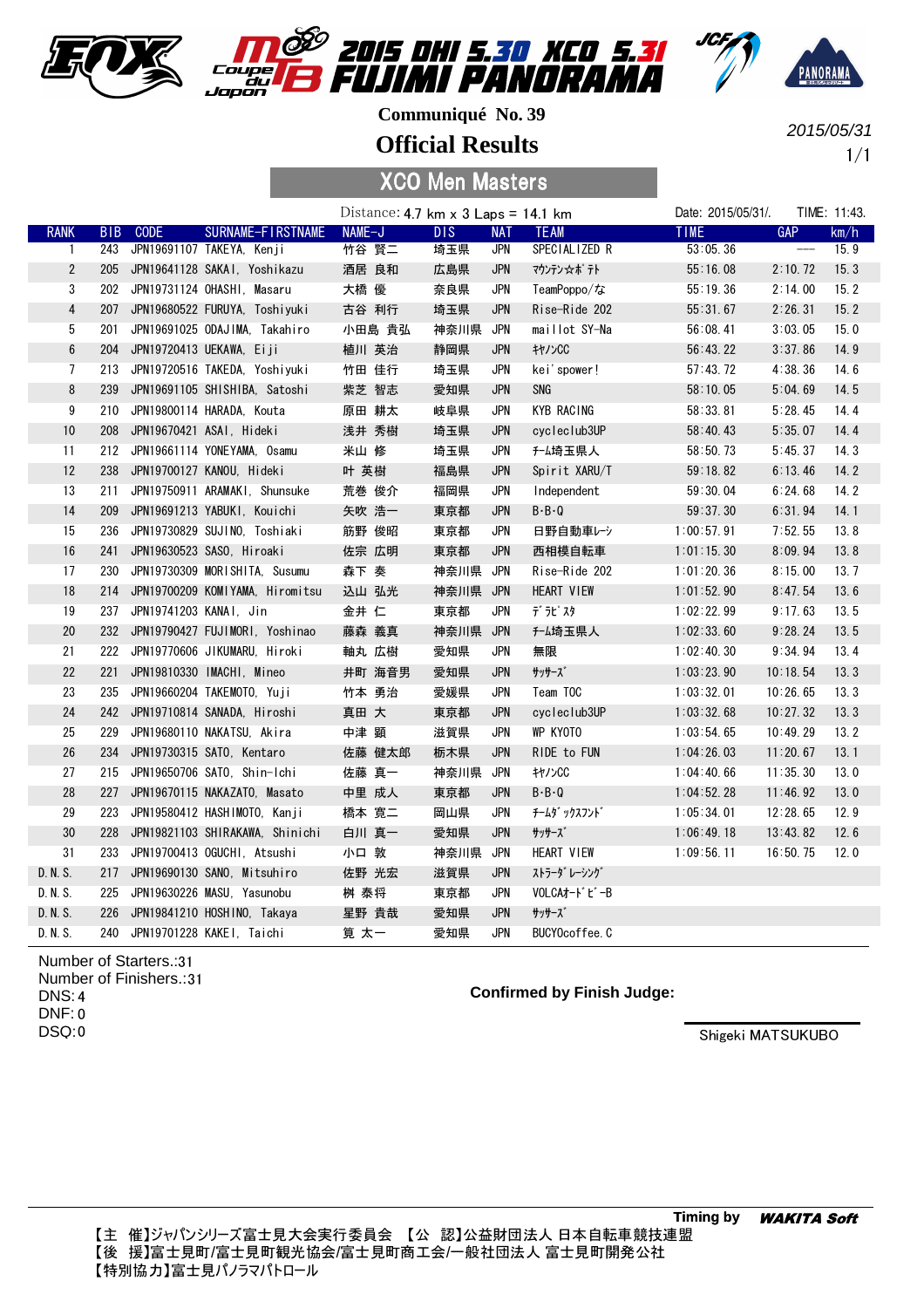





**Official Results**

1/1 2015/05/31

## XCO Women Masters/Junior

|               |                 |      |                                   | Distance: 4.7 km $\times$ 3 Laps = 14.1 km |      |            |               | Date: 2015/05/31/ |            | TIME: 12:26. |
|---------------|-----------------|------|-----------------------------------|--------------------------------------------|------|------------|---------------|-------------------|------------|--------------|
| <b>RANK</b>   | B <sub>IB</sub> | CODE | SURNAME-FIRSTNAME                 | $NAMF-J$                                   | DIS. | <b>NAT</b> | <b>TFAM</b>   | <b>TIME</b>       | <b>GAP</b> | km/h         |
|               |                 |      | 203 JPN19800429 SANAGAWA. Yoshimi | 真川 好美                                      | 愛知県  | <b>JPN</b> | Team Nipopo   | 1:12:07.38        | $---$      | 11 7         |
| $\mathcal{P}$ |                 |      | 403 JPN19981127 ISHIDA. Megumi *  | 石田 恵                                       | 京都府  | <b>JPN</b> | リミテット゛ チーム 84 | 1:20:03.24        | 7:55.86    | 10.5         |
| D.N.S.        | 201             |      | JPN19780401 YUUKO. Sakai          | 坂井 優子                                      | 長野県  | JPN        | パ ワースポ ーツ・SIC |                   |            |              |
| D N S         | 204             |      | JPN19730917 TSUJI, Mizuho         | 辻 瑞穂                                       | 神奈川県 | <b>JPN</b> | HEART VIEW    |                   |            |              |

2 Number of Starters.: 2 Number of Finishers.: 2 DNS: 0 DNF: 0 DSQ:

\* = Junior

**Confirmed by Finish Judge:**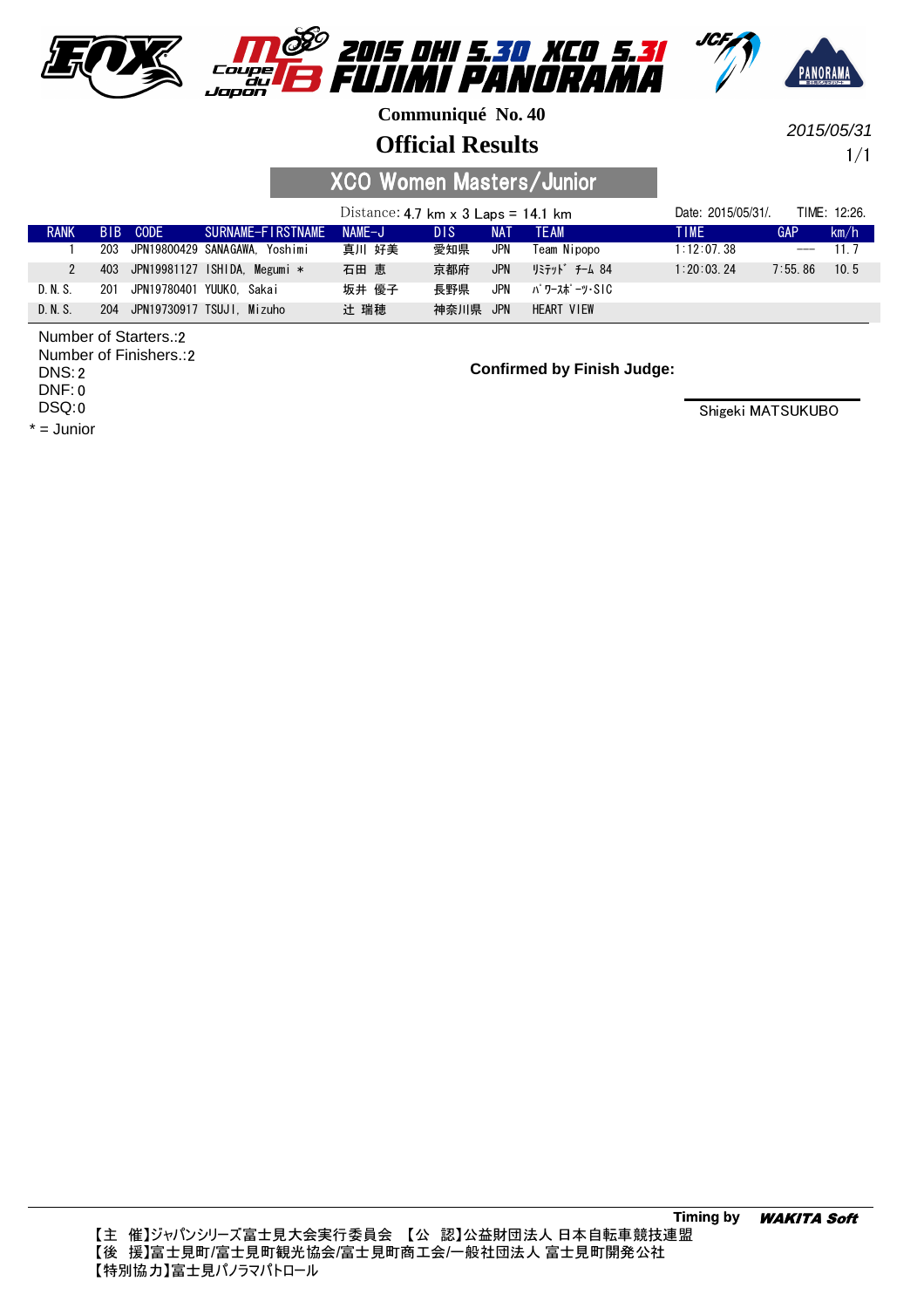

**Official Results**

1/1 2015/05/31

### XCO Women Elite

|                |                 |             |                                   | Distance: $4.7$ km x $4$ Laps = 18.8 km |            |            |                   | TIME: 12:17.<br>Date: 2015/05/31/. |            |      |
|----------------|-----------------|-------------|-----------------------------------|-----------------------------------------|------------|------------|-------------------|------------------------------------|------------|------|
| <b>RANK</b>    | B <sub>IB</sub> | <b>CODE</b> | SURNAME-FIRSTNAME                 | $NAME-J$                                | <b>DIS</b> | <b>NAT</b> | <b>TEAM</b>       | TIME.                              | <b>GAP</b> | km/h |
|                |                 |             | JPN19700524 KOBAYASHI, Kanako     | 小林 可奈子                                  | 長野県        | <b>JPN</b> | MTBクラブ安曇野         | 1:22:25.40                         |            | 13.6 |
| $\mathbf{2}$   | 15              |             | JPN19780427 CAREY. Mieko          | クリー 美枝子                                 | 埼玉県        | JPN        | Carey             | 1:23:29.18                         | 1:03.78    | 13.5 |
| 3              | 11              |             | JPN19830401 SUEMASA. Mio          | 末政 実緒                                   | 兵庫県        | JPN        | SRAM/LITEC        | 1:24:04.92                         | 1:39.52    | 13.4 |
| $\overline{4}$ |                 |             | 4 JPN19960620 NAKASHIMA. Takaho * | 中島 崚歩                                   | 三重県        | <b>JPN</b> | maillot SY-Na     | 1:29:45.30                         | 7:19.90    | 12.5 |
| 5              |                 |             | 3 JPN19941016 AINOTA. Seika *     | 相野田 静香                                  | 長野県        | JPN        | SRAM/LITEC RI     | 1:29:52.87                         | 7:27.47    | 12.5 |
| 6              |                 |             | 5 JPN19800417 HASHIGUCHI, Yoko    | 橋口 陽子                                   | 東京都        | <b>JPN</b> | <b>TEAM ワダ チヤ</b> | 1:30:53.75                         | 8:28.35    | 12.4 |
| $\overline{7}$ |                 |             | 8 JPN19780108 KAWASAKI, Michiko   | 川崎 路子                                   | 静岡県        | JPN        | USM               | 1:37:34.94                         | 15:09.54   | 11.5 |
| 8              |                 |             | 7 JPN19740209 SUZUKI. Mikako      | 鈴木 美香子                                  | 東京都        | <b>JPN</b> | Cyclery KIRIN     | 1:38:59.24                         | 16:33.84   | 11.3 |
| 9              | 13              |             | JPN19691031 KANOU. Naoko          | 加納 尚子                                   | 三重県        | JPN        | ストラーダ レーシング       |                                    | $-1$ Lap   | 10.7 |
| 10             |                 |             | 12 JPN19860120 SHIGEKANE, Miyuki  | 重兼 みゆき                                  | 愛媛県        | <b>JPN</b> | 焼鳥山鳥R             |                                    | $-1$ Lap   | 10.5 |
| D. N. S.       |                 |             | 2 JPN19651030 NAKAGOME. Yukari    | 中込 由香里                                  | 長野県        | JPN        | maillot SY-Na     |                                    |            |      |

Number of Starters.: 10 Number of Finishers.: 10 1 DNS: 0 DNF: 0 DSQ:

 $*$  = Under23

**Confirmed by Finish Judge:**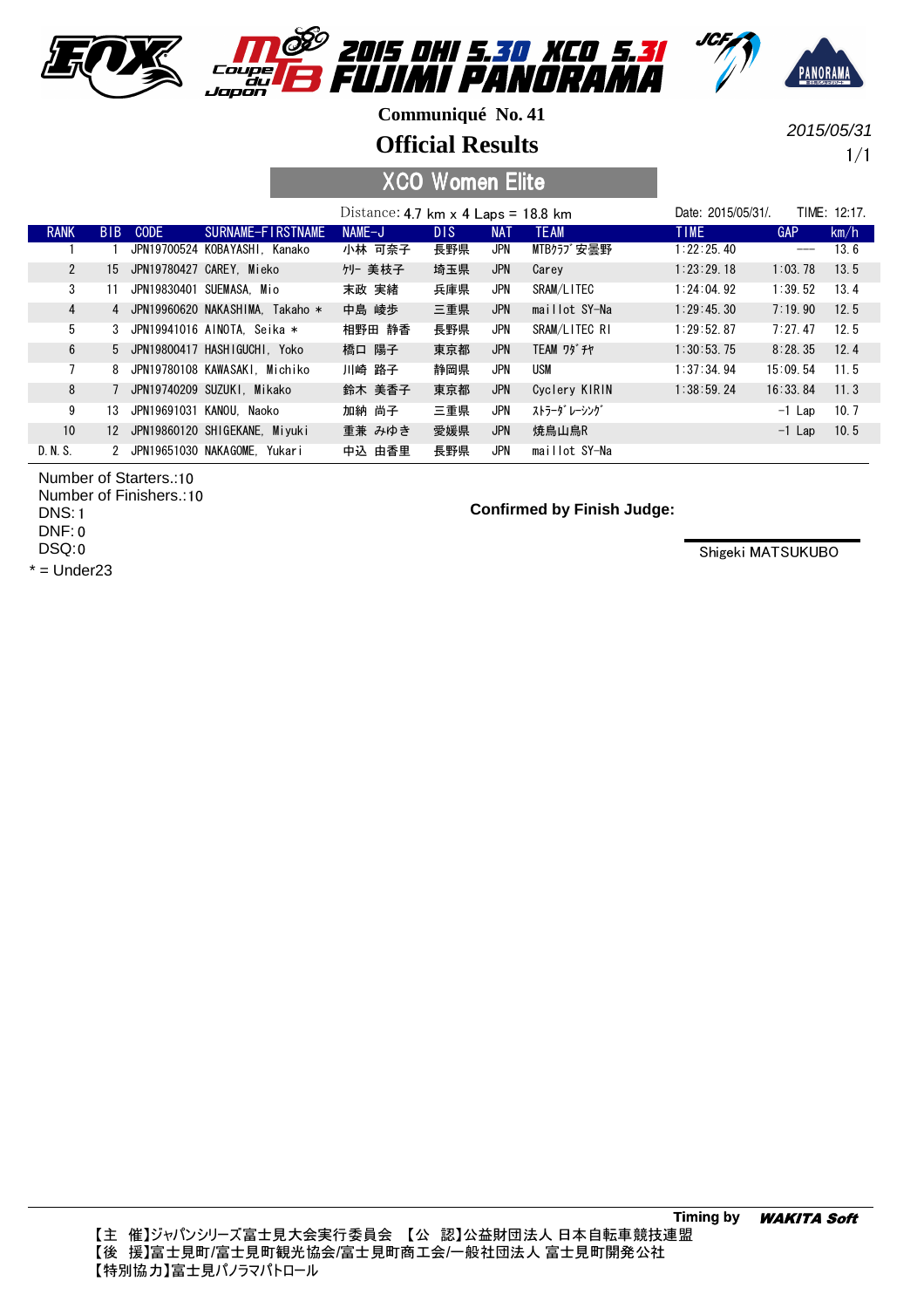

**Official Results**

1/1 2015/05/31

### XCO Men Junior

|                 |                 |                         |                              | Distance: 4.7 km $\times$ 4 Laps = 18.8 km |      |            |               | Date: 2015/05/31/. |            | TIME: 14:30. |
|-----------------|-----------------|-------------------------|------------------------------|--------------------------------------------|------|------------|---------------|--------------------|------------|--------------|
| <b>RANK</b>     | B <sub>IB</sub> | CODE                    | SURNAME-FIRSTNAME            | NAME-J                                     | DIS  | <b>NAT</b> | <b>TEAM</b>   | <b>TIME</b>        | <b>GAP</b> | km/h         |
|                 | 401             |                         | JPN19970514 HIRABAYASHI. Ari | 平林 安里                                      | 長野県  | JPN        | WESTBERG/ProR | 1:07:00.05         |            | 16.8         |
| $\mathbf{2}$    | 403             |                         | JPN19971110 TAKEUCHI, Rvo    | 竹内 遼                                       | 長野県  | <b>JPN</b> | WESTBERG/ProR | 1:07:38.52         | 38.47      | 16.6         |
| 3               | 402             | JPN19970427             | YAMADA. Masaki               | 山田 将輝                                      | 長野県  | JPN        | Limited846/Ll | 1:10:39.82         | 3:39.77    | 15.9         |
| 4               | 410             | JPN19980129 UENO.       | Ren                          | 上野 蓮                                       | 熊本県  | <b>JPN</b> | 八代農高 泉分       | 1:13:17.75         | 6:17.70    | 15.3         |
| 5               | 406             |                         | JPN19981003 EGOSHI. Shouva   | 江越 昇也                                      | 神奈川県 | JPN        | WESTBERG/ProR | $1:15:45$ 46       | 8:45.41    | 14.8         |
| 6               | 411             |                         | JPN19980401 KASAI, Akio      | 笠井 章生                                      | 熊本県  | <b>JPN</b> | 八代農高 泉分       | 1:16:24.44         | 9:24.39    | 14.7         |
|                 | 412             |                         | JPN19981109 SETO. Masanori   | 瀬戸 雅徳                                      | 福岡県  | <b>JPN</b> | WESTBERG/ProR | 1:17:41.95         | 10:41,90   | 14.5         |
| 8               | 404             | JPN19970421             | MATSUMOTO. Yuta              | 松本 佑太                                      | 神奈川県 | <b>JPN</b> | WESTBERG/ProR | 1:26:17.07         | 19:17.02   | 13.0         |
| 9               | 414             | JPN19980507             | TAKATO. Hata                 | 秦 岳杜                                       | 長野県  | <b>JPN</b> | パ ワースポ ーツ・SIC |                    | $-1$ Lap   | 13.5         |
| 10 <sup>°</sup> | 413             | JPN19981120 FUSE, Kasia |                              | 布施 擁亜                                      | 神奈川県 | <b>JPN</b> | WESTBERG/ProR |                    | $-1$ Lap   | 13.5         |

Number of Starters.: 10 Number of Finishers.: 10 0 DNS: 0 DNF: 0 DSQ:

#### **Confirmed by Finish Judge:**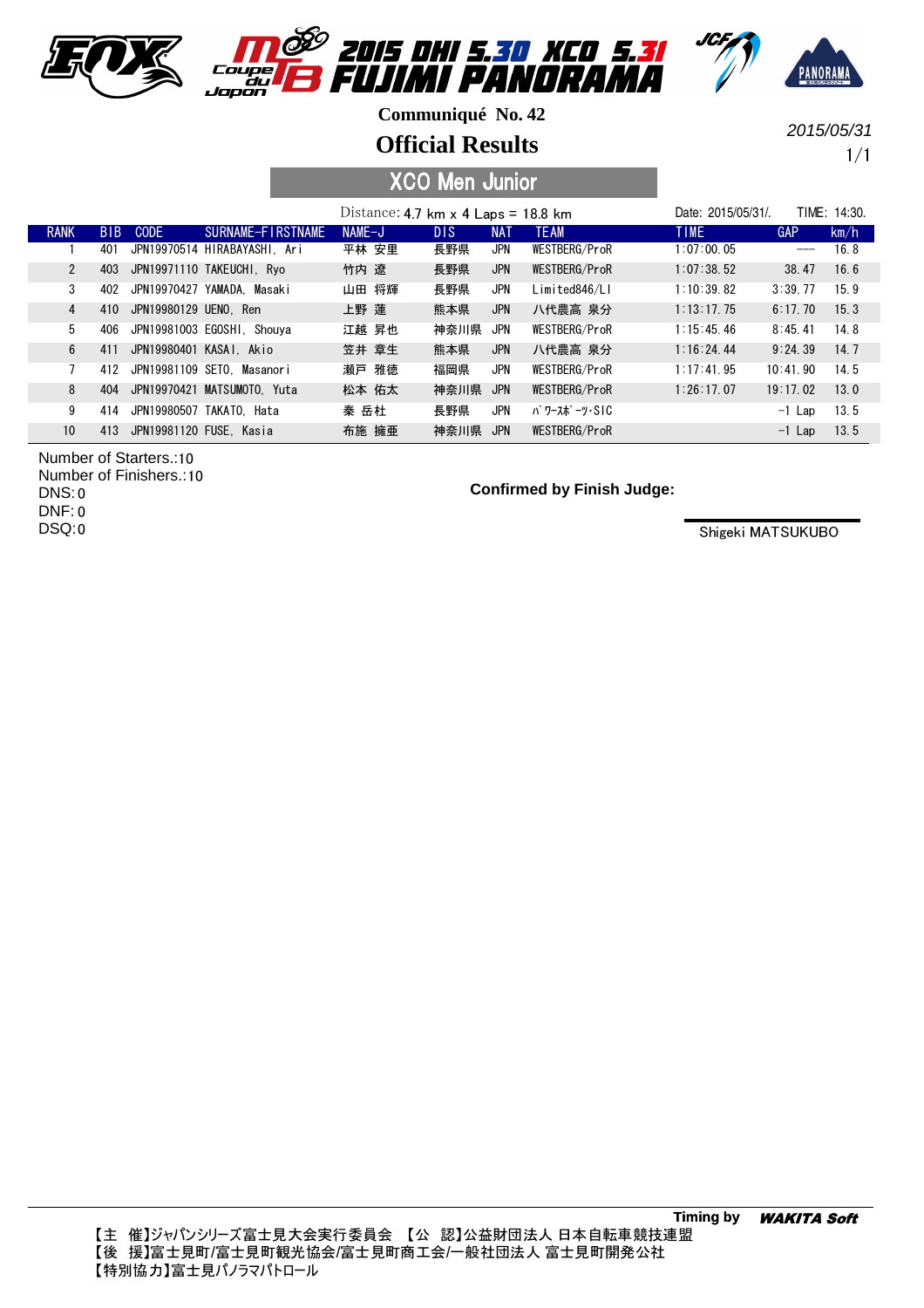





**Official Results**

1/3 2015/05/31

| <b>XCO Men Elite</b> |                 |                 |                         |                                          |        |        |                                              |            |                    |                    |                            |              |
|----------------------|-----------------|-----------------|-------------------------|------------------------------------------|--------|--------|----------------------------------------------|------------|--------------------|--------------------|----------------------------|--------------|
|                      |                 |                 |                         |                                          |        |        | Distance: $4.7$ km $\times$ 6 Laps = 28.2 km |            |                    | Date: 2015/05/31/. |                            | TIME: 14:57. |
|                      | <b>RANK</b>     | B <sub>IB</sub> | <b>CODE</b>             | SURNAME-FIRSTNAME                        | NAME-J |        | DIS.                                         | <b>NAT</b> | <b>TEAM</b>        | <b>TIME</b>        | <b>GAP</b>                 | km/h         |
|                      | $\mathbf{1}$    | $\mathbf{1}$    | JPN19800930 SAIT0, Ryo  |                                          | 斉藤 亮   |        | 長野県                                          | <b>JPN</b> | Bridgestone A      | 1:37:59.01         | $\qquad \qquad \text{---}$ | 17.2         |
|                      | $\mathbf{2}$    |                 |                         | 2 JPN19870515 HIRANO, Seiya              | 平野 星矢  |        | 長野県                                          | <b>JPN</b> | Bridgestone A      | 1:38:28.42         | 29.41                      | 17.1         |
|                      | 3               |                 |                         | 4 JPN19760115 KADOTA, Motoshi            | 門田 基志  |        | 愛媛県                                          | <b>JPN</b> | TEAM GIANT         | 1:42:02.23         | 4:03.22                    | 16.5         |
|                      | 4               | 19              |                         | JPN19940112 SAWADA, Toki *               | 沢田 時   |        | 滋賀県                                          | <b>JPN</b> | Bridgestone A      | 1:42:32.84         | 4:33.83                    | 16.4         |
|                      | 5               | 6               |                         | JPN19930210 NAKAHARA, Yoshitaka          | 中原 義貴  |        | 大阪府                                          | <b>JPN</b> | BH RACING MTB      | 1:43:41.89         | 5:42.88                    | 16.3         |
|                      | $6\phantom{.}6$ |                 |                         | 3 JPN19860109 ONODERA, Ken               | 小野寺 健  |        | 神奈川県                                         | JPN        | MIYATA-MERIDA      | 1:44:09.11         | 6:10.10                    | 16.2         |
|                      | 7               | 10              |                         | JPN19940615 MAEDA. Kohei *               | 前田 公平  |        | 東京都                                          | JPN        | <b>BiORACER</b>    | 1:44:21.71         | 6:22.70                    | 16.2         |
|                      | 8               |                 |                         | 5 JPN19800624 ONDA, Yuuichi              | 恩田 祐一  |        | 新潟県                                          | <b>JPN</b> | BH RACING MTB      | 1:44:31.36         | 6:32.35                    | 16.1         |
|                      | 9               | 8               |                         | JPN19830723 SATOU, Seiji                 | 佐藤 誠示  |        | 埼玉県                                          | <b>JPN</b> | <b>USM</b>         | 1:44:38.31         | 6:39.30                    | 16.1         |
|                      | 10              | 31              |                         | JPN19880428 YAMADA, Tsukasa              | 山田 主   |        | 長野県                                          | JPN        | TEAM SCOTT         | 1:45:29.75         | 7:30.74                    | 16.0         |
|                      | 11              | 46              |                         | JPN19820215 SHINAGAWA, Masahiro          | 品川 真寛  |        | 神奈川県                                         | JPN        | <b>TEAM YOUCAN</b> | 1:46:31.28         | 8:32.27                    | 15.8         |
|                      | 12              |                 |                         | 12 JPN19750916 OBUCHI, Koki              | 大渕 宏紀  |        | 大阪府                                          | <b>JPN</b> | DECOJA RACING      | 1:47:10.78         | 9:11.77                    | 15.7         |
|                      | 13              | 13              |                         | JPN19740916 GOUDA, Masayuki              | 合田 正之  |        | 東京都                                          | <b>JPN</b> | cycleclub3UP       | 1:47:25.81         | 9:26.80                    | 15.7         |
|                      | 14              |                 |                         | 22 JPN19720108 SHIROTA, Kazuaki          | 代田 和明  |        | 千葉県                                          | <b>JPN</b> | PAXPROJECT         | 1:47:34.00         | 9:34.99                    | 15.7         |
|                      | 15              |                 |                         | 72 JPN19811022 H0S01, Yousuke            | 細井 陽介  |        | 広島県                                          | JPN        | マウンテン☆ポテト          | 1:47:46.58         | 9:47.57                    | 15.6         |
|                      | 16              | 28              |                         | JPN19780529 HASHIGUCHI, Junichiro 橋口 潤一郎 |        |        | 東京都                                          | JPN        | TEAM ワダ チヤ         | 1:48:18.20         | 10:19.19                   | 15.6         |
|                      | 17              | 43              |                         | JPN19950405 YAMADA, Yoshiki *            |        | 山田 誉史輝 | 長野県                                          | <b>JPN</b> | SRAM/LITEC         | 1:48:48.26         | 10:49.25                   | 15.5         |
|                      | 18              | 18              |                         | JPN19880203 SAWAKI, Norio                | 澤木 紀雄  |        | 東京都                                          | <b>JPN</b> | Team T-SERV.       | 1:49:15.92         | 11:16.91                   | 15.4         |
|                      | 19              | 20              |                         | JPN19780506 YAMANAKA, Shin               | 山中 真   |        | 東京都                                          | <b>JPN</b> | MilePost BMC       | 1:49:30.65         | 11:31.64                   | 15.4         |
|                      | 20              | 26              |                         | JPN19771213 KUNII, Toshio                | 國井 敏夫  |        | 千葉県                                          | <b>JPN</b> | MilePost BMC       | 1:49:52.14         | 11:53.13                   | 15.4         |
|                      | 21              | 21              |                         | JPN19711119 KAMIYA, Tomoaki              | 神谷 知明  |        | 東京都                                          | <b>JPN</b> | Team T-SERV.       | 1:50:19.83         | 12:20.82                   | 15.3         |
|                      | 22              | 25              |                         | JPN19840621 HIRAGA, Toshirou             | 平賀 俊郎  |        | 愛知県                                          | <b>JPN</b> | サッサーズ              | 1:50:22.75         | 12:23.74                   | 15.3         |
|                      | 23              | 42              |                         | JPN19871112 SUZUKI, Yoshinori            | 鈴木 禄徳  |        | 千葉県                                          | <b>JPN</b> | <b>PAXPROJECT</b>  | 1:50:31.99         | 12:32.98                   | 15.3         |
|                      | 24              | 16              |                         | JPN19641208 KOBAYASHI, Sei               | 小林 聖   |        | 長野県                                          | <b>JPN</b> | スワコレーシング チーム       | 1:50:42.76         | 12:43.75                   | 15.2         |
|                      | 25              | 38              |                         | JPN19821110 FUJIKAWA, Masato             | 藤川 正人  |        | 滋賀県                                          | <b>JPN</b> | 京都 岩井商会            | 1:50:53.50         | 12:54.49                   | 15.2         |
|                      | 26              | 27              |                         | JPN19841205 HAMA, Yoshitaka              | 濱 由嵩   |        | 石川県                                          | <b>JPN</b> | FOCUS XC JAPA      | 1:51:06.82         | 13:07.81                   | 15.2         |
|                      | 27              | 7               |                         | JPN19760602 MATSUMOTO, Shun              | 松本 駿   |        | 長野県                                          | <b>JPN</b> | TEAM SCOTT         | 1:51:30.87         | 13:31.86                   | 15.1         |
|                      | 28              | 33              | JPN19710529 ONO, Ryota  |                                          | 小野 良太  |        | 兵庫県                                          | <b>JPN</b> | Sonic-Racing       | 1:52:07.15         | 14:08.14                   | 15.0         |
|                      | 29              | 140             | JPN19810413 TOYA, Ryoji |                                          | 戸谷 亮司  |        | 長野県                                          | JPN        | SAKURA Bike S      | 1:52:31.60         | 14:32.59                   | 15.0         |
|                      | 30              | 36              |                         | JPN19770922 FUJIWARA, Tomohide           | 藤原 友秀  |        | 兵庫県                                          | <b>JPN</b> | Team¥RUN/ALPH      | 1:52:38.41         | 14:39.40                   | 15.0         |
|                      | 31              |                 |                         | 47 JPN19711006 AZECHI, Toshiya           | 畦地 利哉  |        | 岐阜県                                          | <b>JPN</b> | e-Bridge VeLO      | 1:53:02.96         | 15:03.95                   | 14.9         |
|                      | 32              | 95              |                         | JPN19800728 YAMANISHI, Kenji             | 山西 健司  |        | 栃木県                                          | <b>JPN</b> | <b>f-ム埼玉県人</b>     | 1:53:06.37         | 15:07.36                   | 14.9         |
|                      | 33              | 126             |                         | JPN19770302 SAITO, Tomohiro              | 斎藤 朋寛  |        | 神奈川県                                         | JPN        | RIDELIFE GIAN      | 1:53:18.53         | 15:19.52                   | 14.9         |
|                      | 34              | 35              |                         | JPN19690111 SHINJI, Kubo                 | 久保 伸次  |        | 京都府                                          | <b>JPN</b> | 京都 岩井商会            | 1:53:26.97         | 15:27.96                   | 14.9         |
|                      | 35              | 29              |                         | JPN19930916 NISHIDA, Shohei *            | 西田 尚平  |        | 神奈川県                                         | JPN        | GIANT STORE K      | 1:53:43.47         | 15:44.46                   | 14.8         |
|                      | 36              | 34              |                         | JPN19740228 EZAKI, Takanori              | 江崎 孝徳  |        | 愛知県                                          | <b>JPN</b> | WESTBERG/ProR      | 1:54:00.15         | 16:01.14                   | 14.8         |
|                      | 37              | 45              |                         | JPN19770309 TAKEI, Reona                 |        | 武井 怜緒奈 | 愛知県                                          | JPN        | FUKAYA RACING      | 1:54:00.50         | 16:01.49                   | 14.8         |
|                      | 38              | 83              |                         | JPN19790606 NAKAEGAWA, Jun               | 中江川 純  |        | 神奈川県 JPN                                     |            | medalla            | 1:54:28.42         | 16:29.41                   | 14.7         |
|                      | 39              | 66              |                         | JPN19861117 YISHIMIZU, Toui              | 吉水 統威  |        | 滋賀県                                          | JPN        | 京都 岩井商会            | 1:54:33.78         | 16:34.77                   | 14.7         |
|                      | 40              | 53              |                         | JPN19790516 SHOGO, Sakai                 | 堺 章吾   |        | 長野県                                          | <b>JPN</b> | パ ワースポ ーツ・SIC      | 1:54:40.55         | 16:41.54                   | 14.7         |
|                      | 41              | 24              |                         | JPN19771007 KITAJIMA, Atsushi            | 北島 篤志  |        | 東京都                                          | JPN        | Cyclery KIRIN      | 1:55:07.03         | 17:08.02                   | 14.6         |
|                      | 42              | 37              |                         | JPN19930906 TAKEMOTO, Sota *             | 竹本 颯太  |        | 愛媛県                                          | <b>JPN</b> | Team TOC           | 1:55:37.78         | 17:38.77                   | 14.6         |
|                      | 43              | 32              |                         | JPN19760416 KENICHIRO, Oonisi            |        | 大西 健一郎 | 京都府                                          | JPN        | 京都 岩井商会            | 1:55:42.67         | 17:43.66                   | 14.6         |
|                      | 44              | 54              |                         | JPN19730426 ISHIGURO, Tomoki             | 石黒 大樹  |        | 山形県                                          | <b>JPN</b> | PAXPROJECT         |                    | $-1$ Lap                   | 14.8         |
|                      | 45              | 11              |                         | JPN19911110 MATSUO, Jun                  | 松尾 純   |        | 神奈川県 JPN                                     |            | MIYATA-MERIDA      |                    | $-1$ Lap                   | 14.8         |
|                      | 46              | 104             |                         | JPN19850828 MURAKAMI, Jumpei             | 村上 純平  |        | 東京都                                          | <b>JPN</b> | <b>TEAM YOUCAN</b> |                    | $-1$ Lap                   | 14.7         |
|                      | 47              |                 |                         | 68 JPN19620102 ARIMOCHI, Masahito        | 有持 真人  |        | 神奈川県 JPN                                     |            | Team ARI           |                    | $-1$ Lap                   | 14.7         |
|                      |                 |                 |                         |                                          |        |        |                                              |            |                    |                    |                            |              |

【主 催】ジャパンシリーズ富士見大会実行委員会 【公 認】公益財団法人 日本自転車競技連盟 【後 援】富富富富 富富富富富富富富 富富富富富富富 一一一公公公 富富富富富富公一 / / / 【特別協力】富士見パノラマパトロール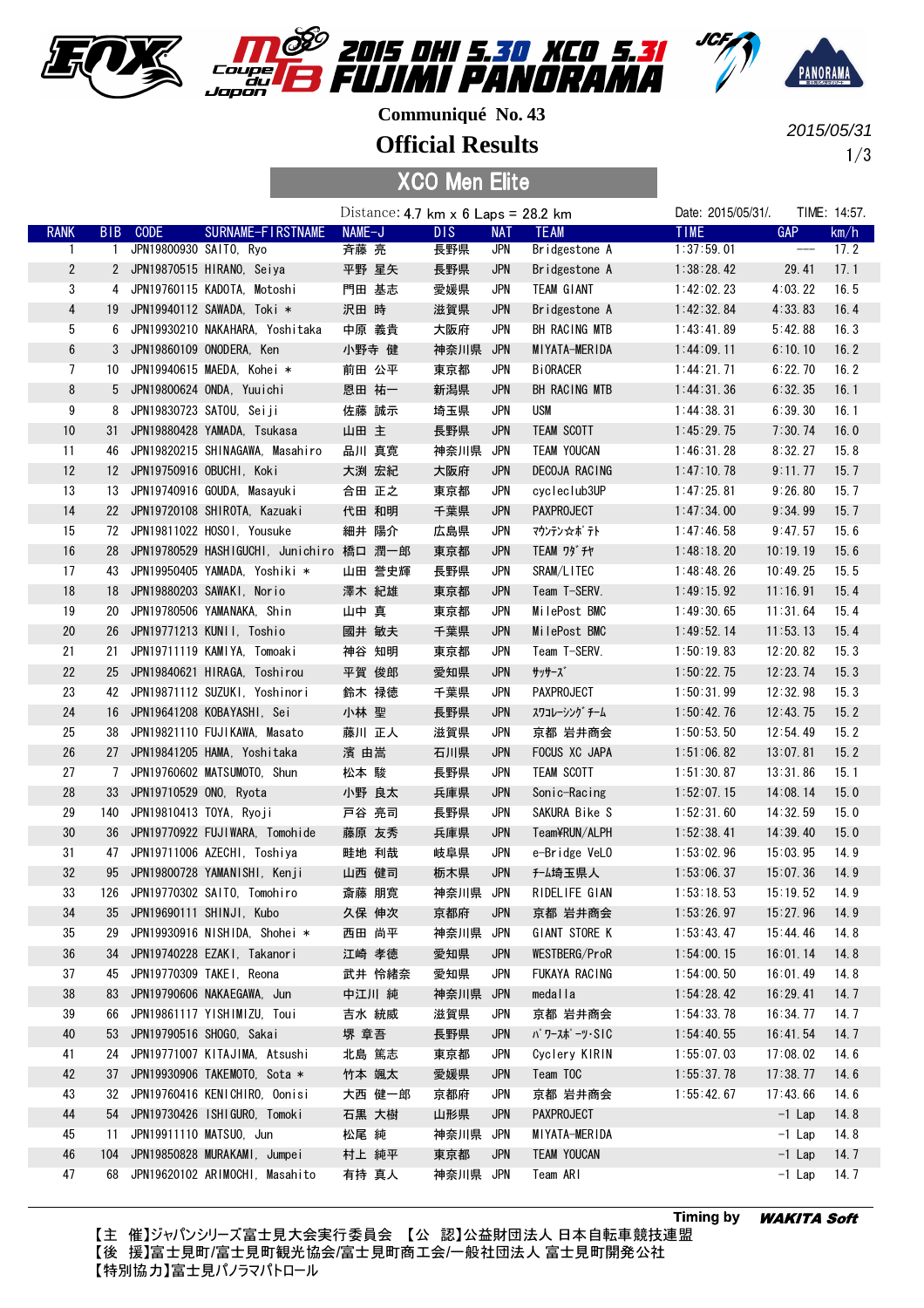





**Official Results**

XCO Men Elite

2/3 2015/05/31

|             |                 |                         |                                         |        |            |            |                    | Date: 2015/05/31/. |            | TIME: 14:57. |
|-------------|-----------------|-------------------------|-----------------------------------------|--------|------------|------------|--------------------|--------------------|------------|--------------|
| <b>RANK</b> | B <sub>IB</sub> | <b>CODE</b>             | SURNAME-FIRSTNAME                       | NAME-J | <b>DIS</b> | <b>NAT</b> | <b>TEAM</b>        | <b>TIME</b>        | <b>GAP</b> | km/h         |
| 48          |                 |                         | 17 JPN19780610 SUZUKI, Tomoyuki         | 鈴木 智之  | 神奈川県       | JPN        | Cyclery KIRIN      |                    | $-1$ Lap   | 14. 7        |
| 49          |                 |                         | 102 JPN19960210 YAMAUCHI, Kensei *      | 山内 健正  | 新潟県        | <b>JPN</b> | 国際自然環境7            |                    | $-1$ Lap   | 14.6         |
| 50          | 23              |                         | JPN19770408 ESHITA, Kentaro             | 江下 健太郎 | 福岡県        | <b>JPN</b> | エスヘ゜ランス・スタージ゛      |                    | $-1$ Lap   | 14.6         |
| 51          | 63              |                         | JPN19740515 YAMANE, Kazutaka            | 山根 一貴  | 静岡県        | <b>JPN</b> | <b>ナカザワジム XCO</b>  |                    | $-1$ Lap   | 14.6         |
| 52          | 52              |                         | JPN19750114 HACHISUKA, Tomoya           | 蜂須賀 智也 | 愛知県        | <b>JPN</b> | CLT BUCYO COF      |                    | $-1$ Lap   | 14.5         |
| 53          | 44              |                         | JPN19721011 KUNIYOSHI, Masanori         | 國吉 正紀  | 石川県        | <b>JPN</b> | BRIDLER JD共        |                    | $-1$ Lap   | 14.5         |
| 54          | 57              |                         | JPN19760222 SAMATA, Masato              | 佐復 真人  | 茨城県        | JPN        | WildBoars          |                    | $-1$ Lap   | 14.4         |
| 55          | 118             | JPN19850410 IWATA, Yuki |                                         | 岩田 祐樹  | 愛知県        | <b>JPN</b> | f-436隊             |                    | $-1$ Lap   | 14.4         |
| 56          | 106             |                         | JPN19741019 SHIGE, Yuichi               | 重 由一   | 東京都        | <b>JPN</b> | <b>ナカザ ワジム XCO</b> |                    | $-1$ Lap   | 14.4         |
| 57          | 131             |                         | JPN19800813 MARUYAMA, Kenji             | 丸山 兼児  | 長野県        | <b>JPN</b> | <b>CLAMP</b>       |                    | $-1$ Lap   | 14.3         |
| 58          | 40              |                         | JPN19880308 IZAWA, Yuudai               | 伊澤 優大  | 滋賀県        | JPN        | 京都 岩井商会            |                    | $-1$ Lap   | 14.3         |
| 59          | 73              |                         | JPN19960622 OKANO, Tatsuki *            | 岡野 樹   | 大阪府        | <b>JPN</b> | TEAM RINGO RO      |                    | $-1$ Lap   | 14.2         |
| 60          | 64              |                         | JPN19750308 OKUDA, Akihisa              | 奥田 晃久  | 愛知県        | <b>JPN</b> | SNG                |                    | $-1$ Lap   | 14.2         |
| 61          | 55              |                         | JPN19801122 OGASAWARA, Takahiro         | 小笠原 崇裕 | 東京都        | <b>JPN</b> | THE BIKE JOUR      |                    | $-1$ Lap   | 14.1         |
| 62          | 41              |                         | JPN19651013 KITTA, Junichiro            | 橘田 淳一郎 | 東京都        | JPN        | TEAMユキリン           |                    | -2 Laps    | 14.4         |
| 63          | 81              |                         | JPN19660214 HATORI, Kazushige           | 羽鳥 和重  | 埼玉県        | <b>JPN</b> | cycleclub3UP       |                    | $-2$ Laps  | 14.4         |
| 64          | 100             |                         | JPN19880123 NAGASATO, Masaya            | 長里 雅也  | 愛知県        | JPN        | 自転車村R              |                    | $-2$ Laps  | 14.4         |
| 65          | 121             |                         | JPN19631112 MAKINO, Hajime              | 牧野 元   | 東京都        | <b>JPN</b> | Team ARI           |                    | $-2$ Laps  | 14.4         |
| 66          | 59              |                         | JPN19721204 OHASHI, Naoya               | 大橋 尚哉  | 千葉県        | JPN        | bbs.xc.jp          |                    | $-2$ Laps  | 14.4         |
| 67          | 58              |                         | JPN19790818 MUNEYASU, Yuusuke           | 棟保 祐介  | 滋賀県        | <b>JPN</b> | 京都 岩井商会            |                    | $-2$ Laps  | 14.3         |
| 68          | 62              |                         | JPN19830627 SAKAKIBARA, Ryuichi         | 榊原 龍一  | 愛知県        | JPN        | PRIDE ONE          |                    | $-2$ Laps  | 14.3         |
| 69          | 76              |                         | JPN19650509 FUJIMOTO, Nobukazu          | 藤本 信和  | 長野県        | <b>JPN</b> | チームサイクルマイント゛       |                    | $-2$ Laps  | 14.3         |
| 70          | 134             |                         | JPN19720126 HIGAKI, Ryouichi            | 檜垣 良一  | 愛媛県        | JPN        | 焼鳥山鳥R              |                    | $-2$ Laps  | 14.2         |
| 71          | 105             |                         | JPN19891201 SHIMOYAMA, Seiichi          | 霜山 誠一  | 福島県        | <b>JPN</b> | <b>PAXPROJECT</b>  |                    | $-2$ Laps  | 14.2         |
| 72          | 56              |                         | JPN19650528 SAWADA, Yasuyuki            | 澤田 泰征  | 東京都        | <b>JPN</b> | VOLCA転倒虫           |                    | $-2$ Laps  | 14.1         |
| 73          | 109             | JPN19680811 YOGO, Kenji |                                         | 余語 賢司  | 愛知県        | <b>JPN</b> | <b>NCFR</b>        |                    | $-2$ Laps  | 14.1         |
| 74          | 135             |                         | JPN19950219 TABUCHI, Akira *            | 田淵 昂   | 新潟県        | <b>JPN</b> | 国際自然環境7            |                    | $-2$ Laps  | 14.1         |
| 75          | 107             |                         | JPN19761122 KASHIWAZAKI, Yasunori 柏崎 裕紀 |        | 群馬県        | <b>JPN</b> | RIDE to FUN        |                    | $-2$ Laps  | 14.1         |
| 76          | 119             |                         | JPN19820202 SASAKI, Bungo               | 佐々木 文吾 | 大阪府        | JPN        | シマノドリンキング・B        |                    | $-2$ Laps  | 14.0         |
| 77          | 65              |                         | JPN19911207 IZAWA, Koudai               | 伊澤 広大  | 滋賀県        | <b>JPN</b> | 京都 岩井商会            |                    | $-2$ Laps  | 14.0         |
| 78          | 111             |                         | JPN19830803 TSUJI, Yousuke              | 辻 陽介   | 神奈川県       | JPN        | HEART VIEW         |                    | $-2$ Laps  | 14.0         |
| 79          | 78              |                         | JPN19700725 TAKAHASHI, Masashi          | 高橋 雅志  | 愛媛県        | <b>JPN</b> | 焼鳥山鳥R              |                    | $-2$ Laps  | 13.9         |
| 80          |                 |                         | 124 JPN19720522 MASAKI, Hiroshi         | 正木 浩史  | 兵庫県        | <b>JPN</b> | Team¥RUN/ALPH      |                    | -2 Laps    | 13.8         |
| 81          | $\frac{1}{2}$   |                         | JPN19850105 TABATA, Ryo                 | 多端 亮   | 奈良県        | <b>JPN</b> | DECOJA RACING      |                    | $-2$ Laps  | 13.8         |
| 82          | 85              |                         | JPN19840613 NAGATANI, Tomohiro          | 長谷 友博  | 兵庫県        | JPN        | Sonic-Racing       |                    | $-2$ Laps  | 13.7         |
| 83          | 136             |                         | JPN19700818 NOZAKI, Hideki              | 野嵜 英樹  | 東京都        | <b>JPN</b> | NOZAC サンメリット       |                    | $-2$ Laps  | 13.7         |
| 84          | 67              |                         | JPN19750329 HASHIMOTO, Masaki           | 橋本 賢毅  | 東京都        | JPN        | USM                |                    | $-2$ Laps  | 13.6         |
| 85          | 51              |                         | JPN19841220 NAGASATO, Satoshi           | 長里 諭   | 愛知県        | <b>JPN</b> | 自転車村R              |                    | $-2$ Laps  | 13.6         |
| 86          | 123             |                         | JPN19760813 KUCHIKI, Satoru             | 朽木 聡   | 栃木県        | JPN        | K-Blood Racin      |                    | $-2$ Laps  | 13.4         |
| 87          | 79              |                         | JPN19750312 ADACHI, Fumio               | 足立 文夫  | 神奈川県       | JPN        | PAXPROJECT         |                    | $-3$ Laps  | 13.5         |
| 88          | 60              |                         | JPN19890325 SONOBE, Raimu               | 園部 来夢  | 東京都        | JPN        | <b>thザワジム XCO</b>  |                    | -3 Laps    | 13.3         |
| 89          |                 |                         | JPN19701027 KOMORI, Seiji               |        | 京都府        |            |                    |                    | $-3$ Laps  |              |
|             | 130             |                         |                                         | 小森 誠司  |            | <b>JPN</b> | 京都 岩井商会            |                    |            | 12.8         |
| D. N. F.    | 86              |                         | JPN19910123 KISIMOTO, Naoki             | 岸本 直樹  | 兵庫県        | JPN        | Sonic-Racing       |                    |            |              |
| D. N. S.    | 70              |                         | JPN19870901 YANAI, Shuhei               | 箭内 秀平  | 東京都        | <b>JPN</b> | 日本ろう自転             |                    |            |              |
| D. N. S.    | 75              |                         | JPN19740916 FURUSAKI, Jun               | 古崎 潤   | 大阪府        | JPN        | DECOJA RACING      |                    |            |              |
| D. N. S.    | 117             |                         | JPN19860619 MURATA, Yuuho               | 村田 悠歩  | 大阪府        | <b>JPN</b> | シマノドリンキング A        |                    |            |              |